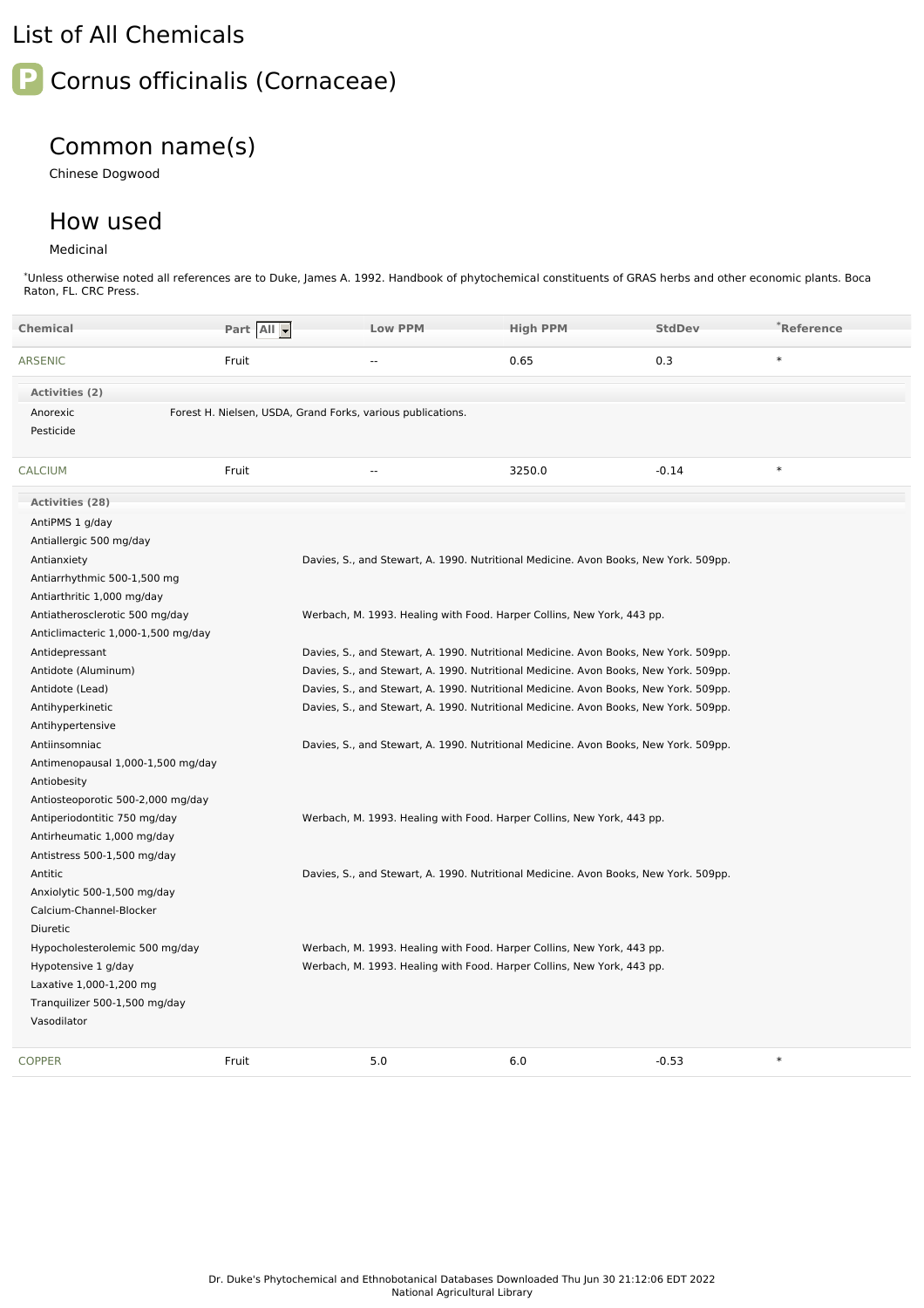| <b>Activities (12)</b>                    |                                                                                                                 |                                                                                      |                                                                                      |                                                                                                                                                                                                     |  |  |  |
|-------------------------------------------|-----------------------------------------------------------------------------------------------------------------|--------------------------------------------------------------------------------------|--------------------------------------------------------------------------------------|-----------------------------------------------------------------------------------------------------------------------------------------------------------------------------------------------------|--|--|--|
| Antianemic                                |                                                                                                                 |                                                                                      |                                                                                      |                                                                                                                                                                                                     |  |  |  |
| Antiarthritic                             |                                                                                                                 |                                                                                      |                                                                                      |                                                                                                                                                                                                     |  |  |  |
| Antidiabetic 2-4 mg/day                   |                                                                                                                 |                                                                                      |                                                                                      |                                                                                                                                                                                                     |  |  |  |
|                                           | Werbach, M. 1993. Healing with Food. Harper Collins, New York, 443 pp.                                          |                                                                                      |                                                                                      |                                                                                                                                                                                                     |  |  |  |
| Antifatigue                               |                                                                                                                 |                                                                                      |                                                                                      |                                                                                                                                                                                                     |  |  |  |
| Antiinflammatory                          | Werbach, M. 1993. Healing with Food. Harper Collins, New York, 443 pp.                                          |                                                                                      |                                                                                      |                                                                                                                                                                                                     |  |  |  |
| Antinociceptive                           |                                                                                                                 | Werbach, M. 1993. Healing with Food. Harper Collins, New York, 443 pp.               |                                                                                      |                                                                                                                                                                                                     |  |  |  |
| Antiosteoporotic                          |                                                                                                                 |                                                                                      |                                                                                      |                                                                                                                                                                                                     |  |  |  |
| Cardioprotective                          |                                                                                                                 |                                                                                      |                                                                                      |                                                                                                                                                                                                     |  |  |  |
| Contraceptive                             | Martindale's 28th                                                                                               |                                                                                      |                                                                                      |                                                                                                                                                                                                     |  |  |  |
| Hypocholesterolemic                       |                                                                                                                 | Davies, S., and Stewart, A. 1990. Nutritional Medicine. Avon Books, New York. 509pp. |                                                                                      |                                                                                                                                                                                                     |  |  |  |
| Immunomodulator                           |                                                                                                                 |                                                                                      |                                                                                      |                                                                                                                                                                                                     |  |  |  |
| Schizophrenigenic                         |                                                                                                                 |                                                                                      | Davies, S., and Stewart, A. 1990. Nutritional Medicine. Avon Books, New York. 509pp. |                                                                                                                                                                                                     |  |  |  |
|                                           |                                                                                                                 |                                                                                      |                                                                                      |                                                                                                                                                                                                     |  |  |  |
| <b>CORNIN</b>                             | Fruit                                                                                                           | ۰.                                                                                   | н.                                                                                   | $\ast$                                                                                                                                                                                              |  |  |  |
| CORNUS-TANNIN-2                           | Fruit                                                                                                           | $-$                                                                                  | $\overline{\phantom{a}}$                                                             | $\ast$                                                                                                                                                                                              |  |  |  |
| CORNUS-TANNIN-3                           | Fruit                                                                                                           | --                                                                                   | --                                                                                   | $\ast$                                                                                                                                                                                              |  |  |  |
| <b>CORNUS-TANNIN-I</b>                    | Fruit                                                                                                           | --                                                                                   | $\sim$                                                                               | $\ast$                                                                                                                                                                                              |  |  |  |
| <b>GALLIC-ACID</b>                        | Fruit                                                                                                           | --                                                                                   | $\sim$                                                                               | $\ast$                                                                                                                                                                                              |  |  |  |
| Activities (62)                           |                                                                                                                 |                                                                                      |                                                                                      |                                                                                                                                                                                                     |  |  |  |
| ACE-Inhibitor<br>$IC50 = 7.7$ mM/l        |                                                                                                                 |                                                                                      |                                                                                      |                                                                                                                                                                                                     |  |  |  |
|                                           |                                                                                                                 |                                                                                      |                                                                                      |                                                                                                                                                                                                     |  |  |  |
| Analgesic                                 |                                                                                                                 |                                                                                      |                                                                                      |                                                                                                                                                                                                     |  |  |  |
| AntiHIV                                   |                                                                                                                 |                                                                                      |                                                                                      |                                                                                                                                                                                                     |  |  |  |
| AntiMRSA                                  |                                                                                                                 |                                                                                      |                                                                                      |                                                                                                                                                                                                     |  |  |  |
| Antiadenovirus                            | Economic & Medicinal Plant Research, 5: 194.                                                                    |                                                                                      |                                                                                      |                                                                                                                                                                                                     |  |  |  |
| Antiallergenic                            |                                                                                                                 |                                                                                      |                                                                                      | Dorsch, W., Wagner, H. New Antiasthmatic Drugs from Traditional Medicine? Int Arch Allergy Appl Immunol 94: 262-265, 1991.                                                                          |  |  |  |
| Antianaphylactic                          |                                                                                                                 |                                                                                      |                                                                                      | Jeffery B. Harborne and H. Baxter, eds. 1983. Phytochemical Dictionary. A Handbook of Bioactive Compounds from Plants. Taylor & Frost, London.<br>791 pp.                                           |  |  |  |
| Antiangiogenic                            |                                                                                                                 |                                                                                      |                                                                                      |                                                                                                                                                                                                     |  |  |  |
| Antiasthmatic                             | Watt, J.M., and Breyer-Brandwijk, M.G. The Medicinal and Poisonous Plants of Southern and Eastern Africa. 1962. |                                                                                      |                                                                                      |                                                                                                                                                                                                     |  |  |  |
| Antibacterial                             |                                                                                                                 |                                                                                      |                                                                                      |                                                                                                                                                                                                     |  |  |  |
| $MIC=1,000$ ug/ml                         |                                                                                                                 |                                                                                      |                                                                                      |                                                                                                                                                                                                     |  |  |  |
| Antibronchitic                            |                                                                                                                 |                                                                                      |                                                                                      | Dorsch, W., Wagner, H. New Antiasthmatic Drugs from Traditional Medicine? Int Arch Allergy Appl Immunol 94: 262-265, 1991.                                                                          |  |  |  |
| Anticancer                                |                                                                                                                 |                                                                                      |                                                                                      |                                                                                                                                                                                                     |  |  |  |
| Anticarcinomic                            |                                                                                                                 |                                                                                      |                                                                                      |                                                                                                                                                                                                     |  |  |  |
| ヒレコリーシ                                    |                                                                                                                 |                                                                                      |                                                                                      |                                                                                                                                                                                                     |  |  |  |
| Antiescherichic                           |                                                                                                                 |                                                                                      |                                                                                      |                                                                                                                                                                                                     |  |  |  |
| Antifibrinolytic                          | Economic & Medicinal Plant Research, 1: 53.                                                                     |                                                                                      |                                                                                      |                                                                                                                                                                                                     |  |  |  |
| Antiflu                                   | Economic & Medicinal Plant Research, 5: 194.                                                                    |                                                                                      |                                                                                      |                                                                                                                                                                                                     |  |  |  |
| Antihepatotoxic                           |                                                                                                                 |                                                                                      |                                                                                      | Okuda, T., Yoshida, T., and Hatano, T. Antioxidant Effects of Tannins and Related Polyphenols. Phenolic Compounds in Food and Their Effects on<br>Health, Ch.7 p.93.                                |  |  |  |
| Antiherpetic<br>EC50=>10 ug/ml            |                                                                                                                 |                                                                                      |                                                                                      |                                                                                                                                                                                                     |  |  |  |
| Antiinflammatory                          | Kroes, B.H., et al. 1991. Anti-Inflammatory Activity of Gallic Acid. Planta Medica, 58(6): 499.                 |                                                                                      |                                                                                      |                                                                                                                                                                                                     |  |  |  |
| Antileishmanic<br>EC50=4.4 ug/ml          |                                                                                                                 |                                                                                      |                                                                                      |                                                                                                                                                                                                     |  |  |  |
|                                           |                                                                                                                 |                                                                                      |                                                                                      |                                                                                                                                                                                                     |  |  |  |
| Antimutagenic                             | Economic & Medicinal Plant Research, 6: 235.                                                                    |                                                                                      |                                                                                      |                                                                                                                                                                                                     |  |  |  |
| Antinitrosaminic                          |                                                                                                                 |                                                                                      |                                                                                      |                                                                                                                                                                                                     |  |  |  |
| Antioxidant IC44=33<br>ppm                |                                                                                                                 |                                                                                      |                                                                                      |                                                                                                                                                                                                     |  |  |  |
| Antioxidant 7 x                           |                                                                                                                 |                                                                                      |                                                                                      |                                                                                                                                                                                                     |  |  |  |
| quercetin                                 |                                                                                                                 |                                                                                      |                                                                                      |                                                                                                                                                                                                     |  |  |  |
| Antioxidant 2/3 BHA                       |                                                                                                                 |                                                                                      |                                                                                      |                                                                                                                                                                                                     |  |  |  |
| Antiperiodontitic 10                      |                                                                                                                 |                                                                                      |                                                                                      |                                                                                                                                                                                                     |  |  |  |
| ug/ml                                     |                                                                                                                 |                                                                                      |                                                                                      |                                                                                                                                                                                                     |  |  |  |
| Antiperoxidant<br>IC50=69 uM              |                                                                                                                 |                                                                                      |                                                                                      |                                                                                                                                                                                                     |  |  |  |
| Antipolio                                 | Economic & Medicinal Plant Research, 5: 194.                                                                    |                                                                                      |                                                                                      |                                                                                                                                                                                                     |  |  |  |
| Antiproteolytic 10<br>ug/ml               |                                                                                                                 |                                                                                      |                                                                                      |                                                                                                                                                                                                     |  |  |  |
| Antiradicular 7 x                         |                                                                                                                 |                                                                                      |                                                                                      |                                                                                                                                                                                                     |  |  |  |
| quercetin<br>Antiradicular<br>IC50=4.9 uM |                                                                                                                 |                                                                                      |                                                                                      |                                                                                                                                                                                                     |  |  |  |
|                                           |                                                                                                                 |                                                                                      |                                                                                      |                                                                                                                                                                                                     |  |  |  |
| Antiseptic                                |                                                                                                                 |                                                                                      |                                                                                      | Williamson, E. M. and Evans, F. J., Potter's New Cyclopaedia of Botanical Drugs and Preparations, Revised Ed., Saffron Walden, the C. W. Daniel Co.,<br>Ltd., Essex UK, 362 pp, 1988, reprint 1989. |  |  |  |
| Antistaphylococcic<br>MIC=1,000 ug/ml     |                                                                                                                 |                                                                                      |                                                                                      |                                                                                                                                                                                                     |  |  |  |
| Antitumor                                 |                                                                                                                 |                                                                                      |                                                                                      |                                                                                                                                                                                                     |  |  |  |
|                                           |                                                                                                                 |                                                                                      |                                                                                      |                                                                                                                                                                                                     |  |  |  |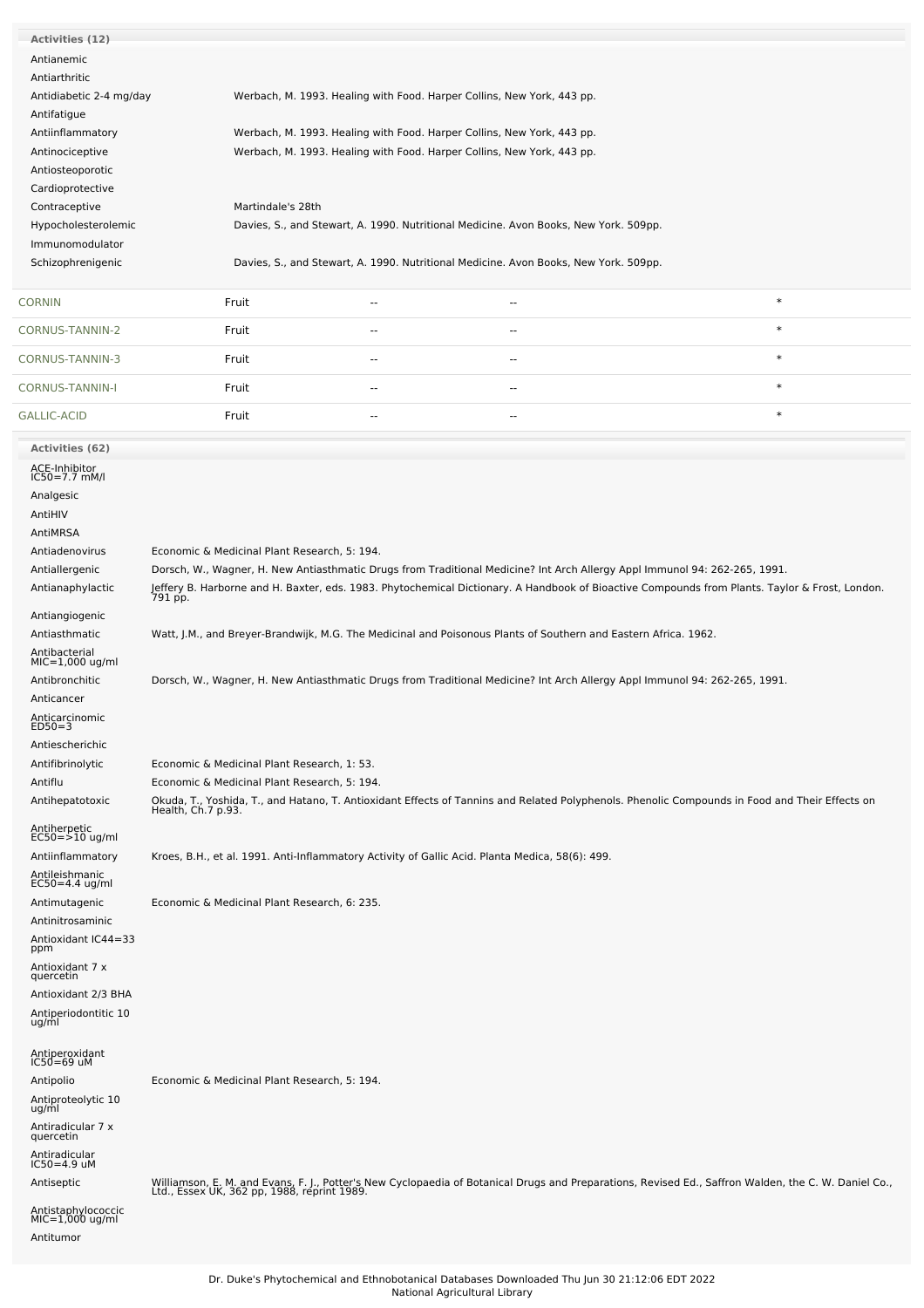| Antitumor-Promoter<br>Antiviral                  |                                                                                                                                                                                                                                   |    |                                                                                                                                                                                                                     |         |        |
|--------------------------------------------------|-----------------------------------------------------------------------------------------------------------------------------------------------------------------------------------------------------------------------------------|----|---------------------------------------------------------------------------------------------------------------------------------------------------------------------------------------------------------------------|---------|--------|
| Apoptotic                                        |                                                                                                                                                                                                                                   |    |                                                                                                                                                                                                                     |         |        |
| Astringent                                       | Williamson, E. M. and Evans, F. J., Potter's New Cyclopaedia of Botanical Drugs and Preparations, Revised Ed., Saffron Walden, the C. W. Daniel Co.,<br>Ltd., Essex UK, 362 pp, 1988, reprint 1989.                               |    |                                                                                                                                                                                                                     |         |        |
| <b>Bacteristat</b>                               | Lamikanra, A., Ogundaini, A.O., and Ogungbamila*, F.O. Antibacterial Constituents of Alchornea cordifolia Leaves. Phytotherapy Research 4(5):<br>198.                                                                             |    |                                                                                                                                                                                                                     |         |        |
| Bronchodilator                                   | Jeffery B. Harborne and H. Baxter, eds. 1983. Phytochemical Dictionary. A Handbook of Bioactive Compounds from Plants. Taylor & Frost, London.<br>791 pp.                                                                         |    |                                                                                                                                                                                                                     |         |        |
| Cancer-Preventive                                | Stitt, P. A. Why George Should Eat Broccoli. Dougherty Co, Milwaukee, WI, 1990, 399 pp.                                                                                                                                           |    |                                                                                                                                                                                                                     |         |        |
| Candidicide                                      |                                                                                                                                                                                                                                   |    |                                                                                                                                                                                                                     |         |        |
| Carcinogenic<br>Choleretic                       | Jeffery B. Harborne and H. Baxter, eds. 1983. Phytochemical Dictionary. A Handbook of Bioactive Compounds from Plants. Taylor & Frost, London.                                                                                    |    |                                                                                                                                                                                                                     |         |        |
| Cyclooxygenase-                                  | 791 pp.                                                                                                                                                                                                                           |    |                                                                                                                                                                                                                     |         |        |
| Inhibitor<br>Cytotoxic 500 uM                    |                                                                                                                                                                                                                                   |    |                                                                                                                                                                                                                     |         |        |
| Floral-Inhibitor                                 | Jeffery B. Harborne and H. Baxter, eds. 1983. Phytochemical Dictionary. A Handbook of Bioactive Compounds from Plants. Taylor & Frost, London.<br>791 pp.                                                                         |    |                                                                                                                                                                                                                     |         |        |
| Gram(+)icide<br>$MIC = 1,000$ ug/ml              |                                                                                                                                                                                                                                   |    |                                                                                                                                                                                                                     |         |        |
| Gram(-)icide<br>$MIC=1,000$ ug/ml                |                                                                                                                                                                                                                                   |    |                                                                                                                                                                                                                     |         |        |
| Hemostat                                         |                                                                                                                                                                                                                                   |    |                                                                                                                                                                                                                     |         |        |
| Hepatoprotective                                 | Neuwinger, H. D. 1996. African Ethnobotany - Poisons and Drugs. Chapman & Hall, New York. 941 pp.                                                                                                                                 |    |                                                                                                                                                                                                                     |         |        |
| Immunomodulator<br>Immunostimulant               | McKenna, D. J., Hughes, K., and Jones, K. 2000. Green Tea Monograph. Alternative Therapies, 6(3): 61-82.                                                                                                                          |    |                                                                                                                                                                                                                     |         |        |
| Immunosuppressant                                |                                                                                                                                                                                                                                   |    |                                                                                                                                                                                                                     |         |        |
| Insulin-Sparing                                  | Jeffery B. Harborne and H. Baxter, eds. 1983. Phytochemical Dictionary. A Handbook of Bioactive Compounds from Plants. Taylor & Frost, London.<br>791 pp.                                                                         |    |                                                                                                                                                                                                                     |         |        |
| Myorelaxant                                      | Jeffery B. Harborne and H. Baxter, eds. 1983. Phytochemical Dictionary. A Handbook of Bioactive Compounds from Plants. Taylor & Frost, London.<br>791 pp.                                                                         |    |                                                                                                                                                                                                                     |         |        |
| NO-Inhibitor IC-<br>26=250 uM                    |                                                                                                                                                                                                                                   |    |                                                                                                                                                                                                                     |         |        |
| Nephrotoxic                                      | Martindale's 29th                                                                                                                                                                                                                 |    |                                                                                                                                                                                                                     |         |        |
| Pesticide<br>Styptic                             |                                                                                                                                                                                                                                   |    |                                                                                                                                                                                                                     |         |        |
| Topoisomerase-I-<br>Inhibitor                    | Hamada, S. I., Kataoka, T., Woo, J. T., Yamada, A., Yoshida, T., Nishimura, T., Otake, N., Nagai, K. 1997. Immunosuppressive Effects by Gallic Acid<br>and Chebulagic Acid on CTL-Mediated Cytotoxicity. Biol Pharm Bull, 20: 101 |    |                                                                                                                                                                                                                     |         |        |
| Xanthine-Oxidase-<br>Inhibitor IC50=24 uM        | Hatano, T., Yasuhara, T., Yoshihara, R., Agata, I., Noro, T., and Okuda, T. 1989. Effects of Interaction of Tannins with Co-existing Substances.VII.<br>Inhibitory Effects of Tannins Related Polyphenols on Xanthine Oxidase. Ch |    |                                                                                                                                                                                                                     |         |        |
|                                                  |                                                                                                                                                                                                                                   |    |                                                                                                                                                                                                                     |         | $\ast$ |
| iron                                             | Fruit                                                                                                                                                                                                                             | -- | 90.0                                                                                                                                                                                                                | $-0.17$ |        |
| Activities (6)<br>Antiakathisic                  | Martindale's 29th                                                                                                                                                                                                                 |    |                                                                                                                                                                                                                     |         |        |
| Antianemic                                       | Martindale's 29th                                                                                                                                                                                                                 |    |                                                                                                                                                                                                                     |         |        |
| Anticanker                                       |                                                                                                                                                                                                                                   |    |                                                                                                                                                                                                                     |         |        |
| Anticheilitic<br>Antimenorrhagic 100             |                                                                                                                                                                                                                                   |    | Davies, S., and Stewart, A. 1990. Nutritional Medicine. Avon Books, New York. 509pp.<br>Pizzorno, J.E. and Murray, M.T. 1985. A Textbook of Natural Medicine. John Bastyr College Publications, Seattle, Washington |         |        |
| mg/day/wmn/orl<br>Prooxidant                     | (Looseleaf).                                                                                                                                                                                                                      |    |                                                                                                                                                                                                                     |         |        |
|                                                  |                                                                                                                                                                                                                                   |    |                                                                                                                                                                                                                     |         |        |
|                                                  |                                                                                                                                                                                                                                   |    |                                                                                                                                                                                                                     |         |        |
| <b>SOTERCHEBIN</b>                               | Fruit                                                                                                                                                                                                                             |    | $\overline{\phantom{a}}$                                                                                                                                                                                            |         | $\ast$ |
| <b>Activities (2)</b><br>Antioxidant             |                                                                                                                                                                                                                                   |    |                                                                                                                                                                                                                     |         |        |
| Xanthine-Oxidase-<br>Inhibitor IC50=14 uM        | Hatano, T., Yasuhara, T., Yoshihara, R., Agata, I., Noro, T., and Okuda, T. 1989. Effects of Interaction of Tannins with Co-existing Substances.VII.<br>Inhibitory Effects of Tannins Related Polyphenols on Xanthine Oxidase. Ch |    |                                                                                                                                                                                                                     |         |        |
|                                                  | Fruit                                                                                                                                                                                                                             |    |                                                                                                                                                                                                                     |         | $\ast$ |
| .OGANIN                                          |                                                                                                                                                                                                                                   |    | н,                                                                                                                                                                                                                  |         |        |
| <b>Activities (4)</b><br>Antiedemic Indomethacin |                                                                                                                                                                                                                                   |    | Bruneton, J. 1999. Pharmacognosy, Phytochemistry, Medicinal Plants. 2nd Ed. Lavoisier Publishing, Paris. 1119 pp.                                                                                                   |         |        |
| Antiinflammatory 1/2-1/5 indomethacin            |                                                                                                                                                                                                                                   |    |                                                                                                                                                                                                                     |         |        |
| Cathartic ED50=540 mg/kg                         |                                                                                                                                                                                                                                   |    | Wagner & Wolff, eds. 1977. New Natural Products (RS164. 156. 176)                                                                                                                                                   |         |        |
| Laxative                                         |                                                                                                                                                                                                                                   |    |                                                                                                                                                                                                                     |         |        |
| MAGNESIUM                                        | Fruit                                                                                                                                                                                                                             | -- | 830.0                                                                                                                                                                                                               | $-0.6$  | $\ast$ |
| <b>Activities (65)</b>                           |                                                                                                                                                                                                                                   |    |                                                                                                                                                                                                                     |         |        |
| AntiCFS                                          |                                                                                                                                                                                                                                   |    |                                                                                                                                                                                                                     |         |        |
| AntiLyme 400-1,000 mg                            |                                                                                                                                                                                                                                   |    |                                                                                                                                                                                                                     |         |        |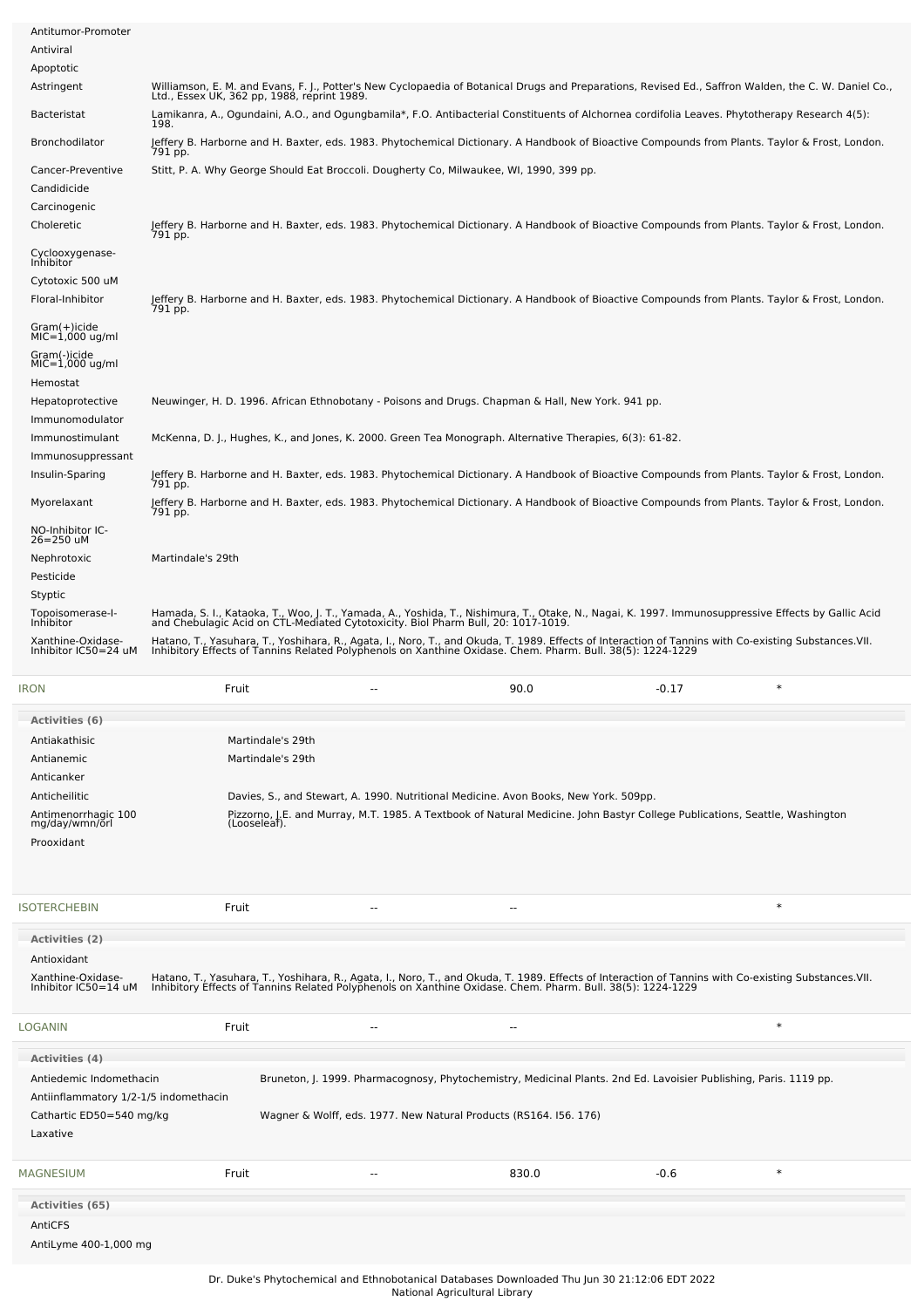| AntiMS                                       |                                                                                                                                                                                                        |
|----------------------------------------------|--------------------------------------------------------------------------------------------------------------------------------------------------------------------------------------------------------|
| AntiPMS 400-800<br>mg/day/wmn/orl            |                                                                                                                                                                                                        |
| AntiPMS 400-800                              |                                                                                                                                                                                                        |
| mg/day/wmn orl                               |                                                                                                                                                                                                        |
| AntiRaynaud's 280-350<br>mg/day              |                                                                                                                                                                                                        |
| Antiaggregant 400 mg/day                     |                                                                                                                                                                                                        |
| Antialcoholic                                |                                                                                                                                                                                                        |
| Antianginal 400 mg/day                       | Werbach, M. 1993. Healing with Food. Harper Collins, New York, 443 pp.                                                                                                                                 |
| Antianorectic                                | Davies, S., and Stewart, A. 1990. Nutritional Medicine. Avon Books, New York. 509pp.                                                                                                                   |
| Antianxiety 400 mg/day                       | Werbach, M. 1993. Healing with Food. Harper Collins, New York, 443 pp.                                                                                                                                 |
| Antiarrhythmic 400 mg/day                    |                                                                                                                                                                                                        |
| Antiarthritic                                | Davies, S., and Stewart, A. 1990. Nutritional Medicine. Avon Books, New York. 509pp.                                                                                                                   |
| Antiasthmatic                                | Pizzorno, J.E. and Murray, M.T. 1985. A Textbook of Natural Medicine. John Bastyr College Publications, Seattle, Washington (Looseleaf).                                                               |
| Antiatherosclerotic 400<br>mg/day            |                                                                                                                                                                                                        |
| Anticephalagic                               |                                                                                                                                                                                                        |
| Anticlimacteric 500-750                      |                                                                                                                                                                                                        |
| mg/day<br>Anticonvulsant                     | Facciola, S. 1998. Cornucopia - A Source Book of Edible Plants. Kampong Publications, Vista CA. 713 pp.                                                                                                |
| Anticoronary 400 mg/day                      |                                                                                                                                                                                                        |
|                                              | Challem, J., Berkson, Burt, and Smith, Melissa Dianne. 2000. Syndrome X - The complete nutritional program to prevent and reservse<br>insulin resistance. John Wiley & Sons, New York. 272 pp. \$24.95 |
| Antidepressant                               | Davies, S., and Stewart, A. 1990. Nutritional Medicine. Avon Books, New York. 509pp.                                                                                                                   |
| Antidiabetic 400-800<br>mg/man/day           |                                                                                                                                                                                                        |
| Antidysmenorrheic 100 mg 4<br>x/day          | Werbach, M. 1993. Healing with Food. Harper Collins, New York, 443 pp.                                                                                                                                 |
| Antiendometriotic 500<br>mg/day              |                                                                                                                                                                                                        |
| Antienterotic                                |                                                                                                                                                                                                        |
| Antiepileptic 450 mg/day                     |                                                                                                                                                                                                        |
| Antifatigue                                  |                                                                                                                                                                                                        |
| Antifibromyalgic 200-300 mg<br>3x/day        |                                                                                                                                                                                                        |
| Antigastrotic                                |                                                                                                                                                                                                        |
| Antiglaucomic                                |                                                                                                                                                                                                        |
| Antihyperkinetic                             | Davies, S., and Stewart, A. 1990. Nutritional Medicine. Avon Books, New York. 509pp.                                                                                                                   |
| Antihypertensive                             |                                                                                                                                                                                                        |
| Antihypoglycemic                             | Davies, S., and Stewart, A. 1990. Nutritional Medicine. Avon Books, New York. 509pp.                                                                                                                   |
| Antiinflammatory 100 mg 4                    | Werbach, M. 1993. Healing with Food. Harper Collins, New York, 443 pp.                                                                                                                                 |
| x/day<br>Antiinsomniac                       | Davies, S., and Stewart, A. 1990. Nutritional Medicine. Avon Books, New York. 509pp.                                                                                                                   |
| Antilithic                                   | Pizzorno, J.E. and Murray, M.T. 1985. A Textbook of Natural Medicine. John Bastyr College Publications, Seattle, Washington (Looseleaf).                                                               |
| Antimastalgic                                | Pizzorno, J.E. and Murray, M.T. 1985. A Textbook of Natural Medicine. John Bastyr College Publications, Seattle, Washington (Looseleaf).                                                               |
| Antimenopausal 500-750                       |                                                                                                                                                                                                        |
| mg/day                                       |                                                                                                                                                                                                        |
| Antimigraine 200<br>mg/daỹ/man               | Werbach, M. 1993. Healing with Food. Harper Collins, New York, 443 pp.                                                                                                                                 |
| Antimitral-valve-prolapse                    |                                                                                                                                                                                                        |
| Antinephrolytic                              |                                                                                                                                                                                                        |
| Antineurotic                                 | Davies, S., and Stewart, A. 1990. Nutritional Medicine. Avon Books, New York. 509pp.                                                                                                                   |
| Antiosteoporotic 500-1,000<br>mg/day/wmn/orl |                                                                                                                                                                                                        |
| Antiplaque 500-1,000 mg/day                  |                                                                                                                                                                                                        |
| Antiretinopathic 400 mg/day                  | Challem, J., Berkson, Burt, and Smith, Melissa Dianne. 2000. Syndrome X - The complete nutritional program to prevent and reservse<br>insulin resistance. John Wiley & Sons, New York. 272 pp. \$24.95 |
|                                              |                                                                                                                                                                                                        |
| Antispasmodic<br>Antispasmophilic 500 mg/day | Werbach, M. 1993. Healing with Food. Harper Collins, New York, 443 pp.                                                                                                                                 |
| Antistress 500-750 mg/day                    |                                                                                                                                                                                                        |
| Antistroke 400 mg/day                        |                                                                                                                                                                                                        |
|                                              | Challem, J., Berkson, Burt, and Smith, Melissa Dianne. 2000. Syndrome X - The complete nutritional program to prevent and reservse<br>insulin resistance. John Wiley & Sons, New York. 272 pp. \$24.95 |
| Antisyndrome-X 400<br>mg/man/day             | Challem, J., Berkson, Burt, and Smith, Melissa Dianne. 2000. Syndrome X - The complete nutritional program to prevent and reservse<br>insulin resistance. John Wiley & Sons, New York. 272 pp. \$24.95 |
| Anxiolytic 500-750 mg/day                    |                                                                                                                                                                                                        |
| <b>CNS-Depressant</b>                        | Facciola, S. 1998. Cornucopia - A Source Book of Edible Plants. Kampong Publications, Vista CA. 713 pp.                                                                                                |
| Calcium-Antagonist                           |                                                                                                                                                                                                        |
| Cardioprotective                             |                                                                                                                                                                                                        |
| Diuretic                                     |                                                                                                                                                                                                        |
| Hypocholesterolemic 400<br>mg/day            | Werbach, M. 1993. Healing with Food. Harper Collins, New York, 443 pp.                                                                                                                                 |
| Hypotensive 260-500 mg/day                   |                                                                                                                                                                                                        |
| Immunomodulator                              |                                                                                                                                                                                                        |
| Insulinogenic 400 mg/day                     | Challem, J., Berkson, Burt, and Smith, Melissa Dianne. 2000. Syndrome X - The complete nutritional program to prevent and reservse insulin resistance. John Wiley & Sons, New York. 272 pp. \$24.95    |
| Laxative 300-500 mg/day                      |                                                                                                                                                                                                        |
|                                              |                                                                                                                                                                                                        |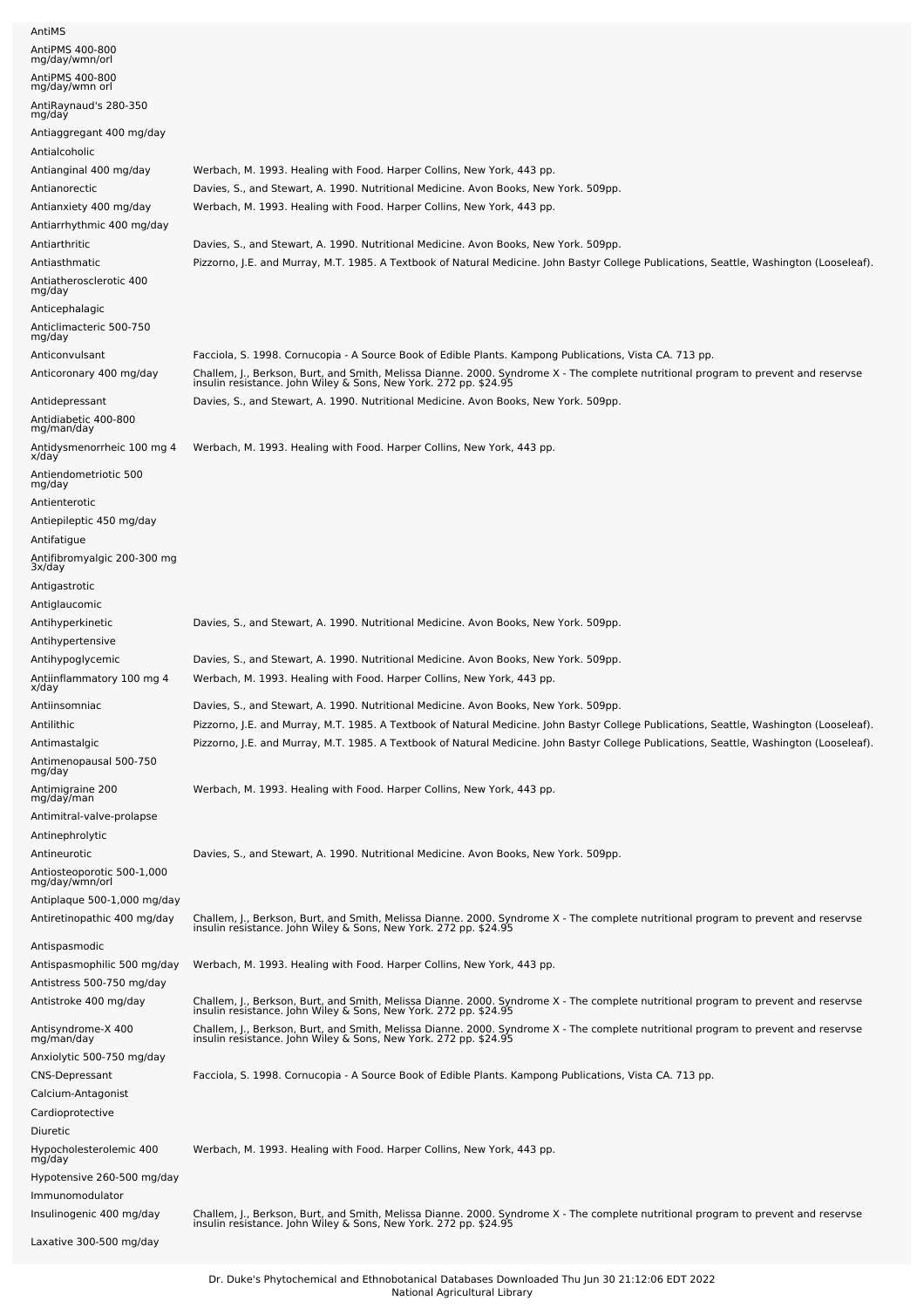Litholytic Myorelaxant 100 mg 4 x/day Werbach, M. 1993. Healing with Food. Harper Collins, New York, 443 pp. Neurotransmitter Tranquilizer 500-750 mg/day

Uterorelaxant 100 mg 4 x/day Werbach, M. 1993. Healing with Food. Harper Collins, New York, 443 pp.

Vasodilator

AntiHIV IC50=21.8 ug/ml

| Vasodilator                        |                                                                                                                                                                                                        |                                              |      |                                                                                                          |        |
|------------------------------------|--------------------------------------------------------------------------------------------------------------------------------------------------------------------------------------------------------|----------------------------------------------|------|----------------------------------------------------------------------------------------------------------|--------|
| <b>MALIC-ACID</b>                  | Fruit                                                                                                                                                                                                  |                                              | Ξ.   |                                                                                                          | $\ast$ |
| <b>Activities (15)</b>             |                                                                                                                                                                                                        |                                              |      |                                                                                                          |        |
| Antiatherosclerotic                |                                                                                                                                                                                                        |                                              |      |                                                                                                          |        |
| Antibacterial                      |                                                                                                                                                                                                        |                                              |      |                                                                                                          |        |
| Antifibromyalgic 300 mg 3x/day     |                                                                                                                                                                                                        |                                              |      |                                                                                                          |        |
| Antioxidant Synergist              | Merck 11th Edition                                                                                                                                                                                     |                                              |      |                                                                                                          |        |
| Antiseborrheic                     |                                                                                                                                                                                                        |                                              |      |                                                                                                          |        |
| Antiseptic                         | Martindale's 29th                                                                                                                                                                                      |                                              |      |                                                                                                          |        |
| Antitubercular                     |                                                                                                                                                                                                        |                                              |      |                                                                                                          |        |
| Antitumor                          |                                                                                                                                                                                                        | Economic & Medicinal Plant Research, 6: 235. |      |                                                                                                          |        |
| Bacteristat                        |                                                                                                                                                                                                        |                                              |      |                                                                                                          |        |
| Bruchiphobe                        |                                                                                                                                                                                                        |                                              |      | Jacobson, M., Glossary of Plant-Derived Insect Deterrents, CRC Press, Inc., Boca Raton, FL, 213 p, 1990. |        |
| Hemopoietic                        |                                                                                                                                                                                                        |                                              |      |                                                                                                          |        |
| Laxative?                          |                                                                                                                                                                                                        | Lawrence Review of Natural Products, Sep-91. |      |                                                                                                          |        |
| Mycobactericide                    |                                                                                                                                                                                                        |                                              |      |                                                                                                          |        |
| Pesticide                          |                                                                                                                                                                                                        |                                              |      |                                                                                                          |        |
| Sialogogue                         | Martindale's 29th                                                                                                                                                                                      |                                              |      |                                                                                                          |        |
| MANGANESE                          | Fruit                                                                                                                                                                                                  | $-$                                          | 11.0 | $-0.33$                                                                                                  | $\ast$ |
| <b>Activities (14)</b>             |                                                                                                                                                                                                        |                                              |      |                                                                                                          |        |
| AntiPMS                            |                                                                                                                                                                                                        |                                              |      |                                                                                                          |        |
| Antialcoholic                      | Forest H. Nielsen, USDA, Grand Forks, various publications.                                                                                                                                            |                                              |      |                                                                                                          |        |
| Antianemic                         | Martindale's 28th                                                                                                                                                                                      |                                              |      |                                                                                                          |        |
| Antiarthritic                      |                                                                                                                                                                                                        |                                              |      |                                                                                                          |        |
| Antidiabetic 3-5 mg/day            | Werbach, M. 1993. Healing with Food. Harper Collins, New York, 443 pp.                                                                                                                                 |                                              |      |                                                                                                          |        |
| Antidiabetic 10-30<br>mg/man/day   |                                                                                                                                                                                                        |                                              |      |                                                                                                          |        |
| Antidiscotic                       | Davies, S., and Stewart, A. 1990. Nutritional Medicine. Avon Books, New York. 509pp.                                                                                                                   |                                              |      |                                                                                                          |        |
| Antidyskinetic                     | Martindale's 28th                                                                                                                                                                                      |                                              |      |                                                                                                          |        |
| Antiepileptic 450 mg/day           | Werbach, M. 1993. Healing with Food. Harper Collins, New York, 443 pp.                                                                                                                                 |                                              |      |                                                                                                          |        |
| Antiosteoporotic                   |                                                                                                                                                                                                        |                                              |      |                                                                                                          |        |
| Antiototic                         | Davies, S., and Stewart, A. 1990. Nutritional Medicine. Avon Books, New York. 509pp.                                                                                                                   |                                              |      |                                                                                                          |        |
| Antioxidant                        |                                                                                                                                                                                                        |                                              |      |                                                                                                          |        |
| Antisyndrome-X 10-30<br>mg/man/day | Challem, J., Berkson, Burt, and Smith, Melissa Dianne. 2000. Syndrome X - The complete nutritional program to prevent and reservse insulin<br>resistance. John Wiley & Sons, New York. 272 pp. \$24.95 |                                              |      |                                                                                                          |        |
| Hypoglycemic 10-30<br>mg/man/day   |                                                                                                                                                                                                        |                                              |      |                                                                                                          |        |
| <b>MORRONISIDE</b>                 | Fruit                                                                                                                                                                                                  | --                                           | --   |                                                                                                          | $\ast$ |
| OLEANOLIC-ACID                     | Seed                                                                                                                                                                                                   | $\overline{\phantom{a}}$                     | --   |                                                                                                          | $\ast$ |
| <b>Activities (64)</b>             |                                                                                                                                                                                                        |                                              |      |                                                                                                          |        |
| Abortifacient                      |                                                                                                                                                                                                        |                                              |      |                                                                                                          |        |

| AntiHIV EC50=1.7 ug/ml                            | Kashiwada, Y., et. al. 1998. Anti-AIDS Agents. 30. Anti-HIV Activity of Oleanolic Acid, Pomolic Acid, and Structurally Related Triterpenoids. [.<br>Nat. Prod., 61 (9): 1090-1095.                            |
|---------------------------------------------------|---------------------------------------------------------------------------------------------------------------------------------------------------------------------------------------------------------------|
| AntiPGE2 IC50=24 uM                               |                                                                                                                                                                                                               |
| AntiTGF-beta IC50=19-24<br>uМ                     |                                                                                                                                                                                                               |
| Antiallergic                                      |                                                                                                                                                                                                               |
| Antiarrhythmic 40 mg/kg                           |                                                                                                                                                                                                               |
| Antiatherosclerotic                               |                                                                                                                                                                                                               |
| Antibacterial MIC=625-<br>$1,250$ ug/ml           |                                                                                                                                                                                                               |
| Anticarcinomic                                    | Chiang, L. C., Chiang, W., Chang, M. Y., Ng, L. T., Lin, C. C. 2003. Antileukemic activity of selected natural products in Taiwan. Am J Chin Med,<br>$31(1):37-46.$                                           |
| Anticariogenic                                    | Leung, A. Y. and Foster, S. 1995. Encyclopedia of Common Natural Ingredients 2nd Ed. John Wiley & Sons, New York. 649 pp.                                                                                     |
| Anticomplement IC40-50<br>$0.01 \text{ mM/l}$ gpg | Hansel, R., Keller, K., Rimpler, H., and Schneider, G. eds. 1992. Hager's Handbuch der Pharmazeutischen Praxis, Drogen (A-D), 1209 pp., 1993<br>(E-O), 970 pp., 1994 (P-Z), 1196 pp. Springer-Verlag, Berlin. |
| Anticomplement IC80-90<br>$0.05$ mM/l gpg         | Hansel, R., Keller, K., Rimpler, H., and Schneider, G. eds. 1992. Hager's Handbuch der Pharmazeutischen Praxis, Drogen (A-D), 1209 pp., 1993<br>(E-O), 970 pp., 1994 (P-Z), 1196 pp. Springer-Verlag, Berlin. |
| Antiedemic IC36=40<br>mg/kg ipr rat               |                                                                                                                                                                                                               |
|                                                   |                                                                                                                                                                                                               |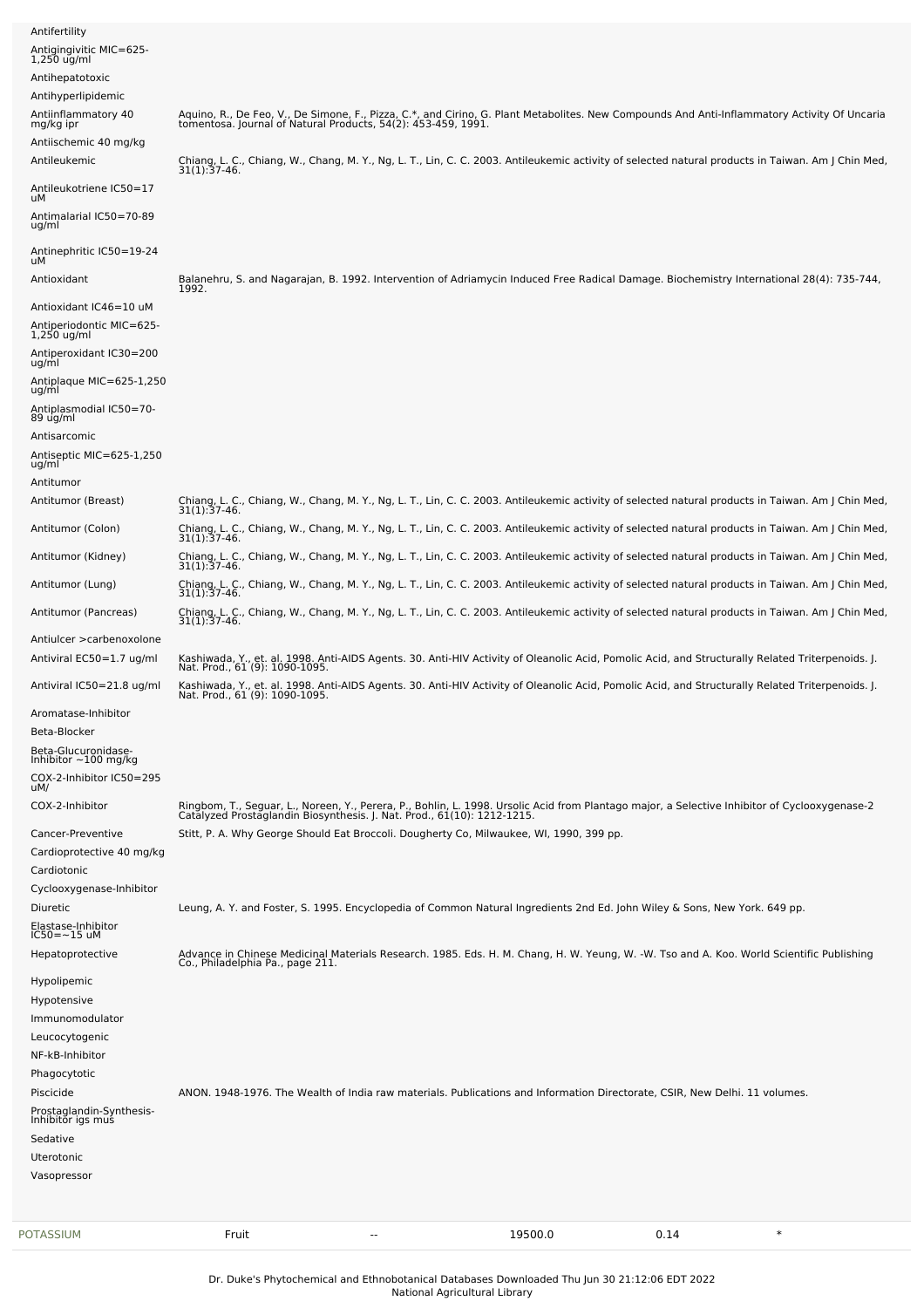| Activities (14)                                  |     |                               |                                                                                                                                                                                                                                                                                                                          |                          |         |        |
|--------------------------------------------------|-----|-------------------------------|--------------------------------------------------------------------------------------------------------------------------------------------------------------------------------------------------------------------------------------------------------------------------------------------------------------------------|--------------------------|---------|--------|
|                                                  |     |                               |                                                                                                                                                                                                                                                                                                                          |                          |         |        |
| Angiotensin-Receptor-Blocker                     |     |                               |                                                                                                                                                                                                                                                                                                                          |                          |         |        |
| Antiarrhythmic                                   |     |                               | Davies, S., and Stewart, A. 1990. Nutritional Medicine. Avon Books, New York. 509pp.                                                                                                                                                                                                                                     |                          |         |        |
| Antidepressant                                   |     |                               | Davies, S., and Stewart, A. 1990. Nutritional Medicine. Avon Books, New York. 509pp.                                                                                                                                                                                                                                     |                          |         |        |
| Antifatigue                                      |     |                               | Davies, S., and Stewart, A. 1990. Nutritional Medicine. Avon Books, New York. 509pp.                                                                                                                                                                                                                                     |                          |         |        |
|                                                  |     |                               |                                                                                                                                                                                                                                                                                                                          |                          |         |        |
| Antihypertensive                                 |     |                               |                                                                                                                                                                                                                                                                                                                          |                          |         |        |
| Antispasmodic                                    |     |                               | Davies, S., and Stewart, A. 1990. Nutritional Medicine. Avon Books, New York. 509pp.                                                                                                                                                                                                                                     |                          |         |        |
| Antistroke                                       |     |                               |                                                                                                                                                                                                                                                                                                                          |                          |         |        |
| Anxiolytic                                       |     |                               |                                                                                                                                                                                                                                                                                                                          |                          |         |        |
| Beta-Blocker                                     |     |                               |                                                                                                                                                                                                                                                                                                                          |                          |         |        |
| Cardioprotective 3,000-5,000 mg                  |     |                               |                                                                                                                                                                                                                                                                                                                          |                          |         |        |
| Cardiotoxic 18,000 mg/man/day                    |     |                               |                                                                                                                                                                                                                                                                                                                          |                          |         |        |
| Diuretic                                         |     |                               |                                                                                                                                                                                                                                                                                                                          |                          |         |        |
|                                                  |     |                               |                                                                                                                                                                                                                                                                                                                          |                          |         |        |
| Hypotensive                                      |     |                               |                                                                                                                                                                                                                                                                                                                          |                          |         |        |
| Vasodilator                                      |     |                               |                                                                                                                                                                                                                                                                                                                          |                          |         |        |
| SODIUM                                           |     | Fruit                         | $\sim$ $\sim$                                                                                                                                                                                                                                                                                                            | 138.0                    | $-0.17$ | $\ast$ |
|                                                  |     |                               |                                                                                                                                                                                                                                                                                                                          |                          |         |        |
| Activities (1)                                   |     |                               |                                                                                                                                                                                                                                                                                                                          |                          |         |        |
| Hypertensive                                     |     |                               | Davies, S., and Stewart, A. 1990. Nutritional Medicine. Avon Books, New York. 509pp.                                                                                                                                                                                                                                     |                          |         |        |
| <b>SWEROSIDE</b>                                 |     | Fruit                         | $\overline{a}$                                                                                                                                                                                                                                                                                                           | $\overline{\phantom{a}}$ |         | $\ast$ |
| <b>Activities (9)</b>                            |     |                               |                                                                                                                                                                                                                                                                                                                          |                          |         |        |
| Antibacillus                                     |     |                               |                                                                                                                                                                                                                                                                                                                          |                          |         |        |
| Antibacterial                                    |     |                               |                                                                                                                                                                                                                                                                                                                          |                          |         |        |
| Antiescherichic                                  |     |                               |                                                                                                                                                                                                                                                                                                                          |                          |         |        |
| Antihepatotic                                    |     |                               |                                                                                                                                                                                                                                                                                                                          |                          |         |        |
|                                                  |     |                               |                                                                                                                                                                                                                                                                                                                          |                          |         |        |
| Antiseptic                                       |     |                               |                                                                                                                                                                                                                                                                                                                          |                          |         |        |
| Antistaphylococcic                               |     |                               |                                                                                                                                                                                                                                                                                                                          |                          |         |        |
| Artemicide 34 ug/ml                              |     |                               |                                                                                                                                                                                                                                                                                                                          |                          |         |        |
| Hepatoprotective 25-50 mg/kg                     |     |                               |                                                                                                                                                                                                                                                                                                                          |                          |         |        |
| Pesticide                                        |     |                               |                                                                                                                                                                                                                                                                                                                          |                          |         |        |
|                                                  |     |                               |                                                                                                                                                                                                                                                                                                                          |                          |         |        |
| TARTARIC-ACID                                    |     | Fruit                         | $\overline{a}$                                                                                                                                                                                                                                                                                                           | --                       |         | $\ast$ |
|                                                  |     |                               |                                                                                                                                                                                                                                                                                                                          |                          |         |        |
| Activities (6)                                   |     |                               |                                                                                                                                                                                                                                                                                                                          |                          |         |        |
| Acidifier                                        |     |                               | Jeffery B. Harborne and H. Baxter, eds. 1983. Phytochemical Dictionary. A Handbook of Bioactive Compounds from Plants. Taylor & Frost, London. 791                                                                                                                                                                       |                          |         |        |
|                                                  | pp. |                               |                                                                                                                                                                                                                                                                                                                          |                          |         |        |
| Additive                                         |     |                               | Aloe Research Council - Duke writeup of non-peer reviewd book by Coats and draft by Henry                                                                                                                                                                                                                                |                          |         |        |
| Antioxidant<br>Synergist                         |     | Martindale's 29th             |                                                                                                                                                                                                                                                                                                                          |                          |         |        |
| FLavor FEMA<br>500-10,000                        |     |                               | Aloe Research Council - Duke writeup of non-peer reviewd book by Coats and draft by Henry                                                                                                                                                                                                                                |                          |         |        |
| Irritant                                         |     |                               |                                                                                                                                                                                                                                                                                                                          |                          |         |        |
| Sequestrant                                      |     |                               | Zebovitz, T. C. Ed. 1989. Part VII. Flavor and Fragrance Substances, in Keith L. H. and Walters, D.B., eds. Compendium of Safety Data Sheets for<br>Research and Industrial Chemicals. VCH Publishers, New York. 3560-4253.<br>Aloe Research Council - Duke writeup of non-peer reviewd book by Coats and draft by Henry |                          |         |        |
|                                                  |     |                               |                                                                                                                                                                                                                                                                                                                          |                          |         |        |
| URSOLIC-ACID                                     |     | Fruit                         | $\overline{\phantom{a}}$                                                                                                                                                                                                                                                                                                 | $-$                      |         | $\ast$ |
| <b>Activities (89)</b>                           |     |                               |                                                                                                                                                                                                                                                                                                                          |                          |         |        |
| Analgesic                                        |     |                               |                                                                                                                                                                                                                                                                                                                          |                          |         |        |
| AntiEBV                                          |     |                               |                                                                                                                                                                                                                                                                                                                          |                          |         |        |
|                                                  |     |                               | Newall, C. A., Anderson, L. A. and Phillipson, J. D. 1996. Herbal Medicine - A Guide for Health-care Professionals. The Pharmaceutical Press,<br>London. 296pp.                                                                                                                                                          |                          |         |        |
| AntiHIV EC50=2.0 ug/ml<br>AntiHIV IC50=6.5 ug/ml |     | Prod., 61 (9): 1090-1095.     | Kashiwada, Y., et. al. 1998. Anti-AIDS Agents. 30. Anti-HIV Activity of Oleanolic Acid, Pomolic Acid, and Structurally Related Triterpenoids. J. Nat.                                                                                                                                                                    |                          |         |        |
|                                                  |     | Prod., 61 (9): 1090-1095.     | Kashiwada, Y., et. al. 1998. Anti-AIDS Agents. 30. Anti-HIV Activity of Oleanolic Acid, Pomolic Acid, and Structurally Related Triterpenoids. J. Nat.                                                                                                                                                                    |                          |         |        |
| AntiHIV IC85=18 ug/ml                            |     |                               |                                                                                                                                                                                                                                                                                                                          |                          |         |        |
| AntiHIV 6.7 uM                                   |     |                               |                                                                                                                                                                                                                                                                                                                          |                          |         |        |
| AntiTGF-beta IC50=6-7.5<br>uМ                    |     |                               |                                                                                                                                                                                                                                                                                                                          |                          |         |        |
| Antialzheimeran                                  |     |                               | Ringbom, T., Seguar, L., Noreen, Y., Perera, P., Bohlin, L. 1998. Ursolic Acid from Plantago major, a Selective Inhibitor of Cyclooxygenase-2<br>Catalyzed Prostaglandin Biosynthesis. J. Nat. Prod., 61(10): 1212-1215.                                                                                                 |                          |         |        |
| Antiarrhythmic                                   |     |                               |                                                                                                                                                                                                                                                                                                                          |                          |         |        |
| Antiarthritic                                    |     | Planta Medica, 57: A56, 1991. |                                                                                                                                                                                                                                                                                                                          |                          |         |        |
| Antibacterial                                    |     |                               |                                                                                                                                                                                                                                                                                                                          |                          |         |        |
| Anticancer                                       |     |                               |                                                                                                                                                                                                                                                                                                                          |                          |         |        |
|                                                  |     |                               | Ringbom, T., Seguar, L., Noreen, Y., Perera, P., Bohlin, L. 1998. Ursolic Acid from Plantago major, a Selective Inhibitor of Cyclooxygenase-2<br>Catalyzed Prostaglandin Biosynthesis. J. Nat. Prod., 61(10): 1212-1215.                                                                                                 |                          |         |        |
| Anticancer (Colon)                               |     |                               | Ringbom, T., Seguar, L., Noreen, Y., Perera, P., Bohlin, L. 1998. Ursolic Acid from Plantago major, a Selective Inhibitor of Cyclooxygenase-2<br>Catalyzed Prostaglandin Biosynthesis. J. Nat. Prod., 61(10): 1212-1215.                                                                                                 |                          |         |        |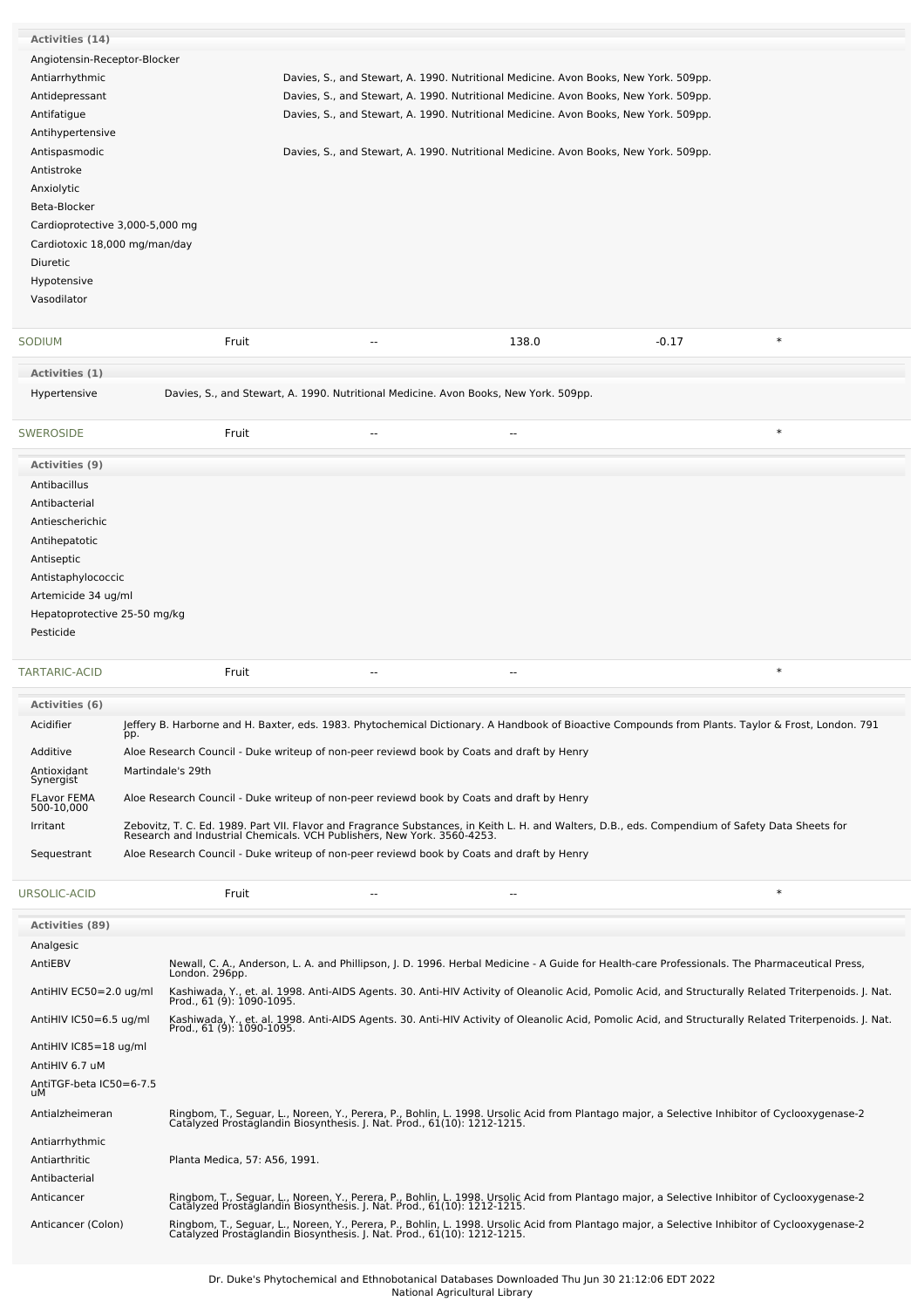| Anticarcinomic                                                     | Chiang, L. C., Chiang, W., Chang, M. Y., Ng, L. T., Lin, C. C. 2003. Antileukemic activity of selected natural products in Taiwan. Am J Chin Med,<br>$31(1):37-46.$                                                                                                                                            |
|--------------------------------------------------------------------|----------------------------------------------------------------------------------------------------------------------------------------------------------------------------------------------------------------------------------------------------------------------------------------------------------------|
| Anticariogenic                                                     | Leung, A. Y. and Foster, S. 1995. Encyclopedia of Common Natural Ingredients 2nd Ed. John Wiley & Sons, New York. 649 pp.                                                                                                                                                                                      |
| Anticholestatic 28-100<br>mg/kg orl                                | Shukla, B., Visen, P.K.S., Patnaik, G.K., Tripathi, S.C., Srimal, R.C., Dayal, R., and Dobhal, P.C. Hepatoprotective Activity in the Rat of Ursolic Acid<br>Isolated from Eucalyptus Hybrid. Phytotherapy Research 6: 74-79, 1992.                                                                             |
| Anticomplement IC100<br>$0.1 \text{ mM/f}$ gpg                     | Hansel, R., Keller, K., Rimpler, H., and Schneider, G. eds. 1992. Hager's Handbuch der Pharmazeutischen Praxis, Drogen (A-D), 1209 pp., 1993<br>(E-O), 970 pp., 1994 (P-Z), 1196 pp. Springer-Verlag, Berlin.                                                                                                  |
| Anticomplement IC80-90<br>$0.05$ mM/l gpg                          | Hansel, R., Keller, K., Rimpler, H., and Schneider, G. eds. 1992. Hager's Handbuch der Pharmazeutischen Praxis, Drogen (A-D), 1209 pp., 1993<br>(E-O), 970 pp., 1994 (P-Z), 1196 pp. Springer-Verlag, Berlin.                                                                                                  |
| Antidiabetic                                                       | Chemical Constituents of Oriental Herbs (3 diff. books)                                                                                                                                                                                                                                                        |
| Antiedemic<br>Antiescherichic                                      |                                                                                                                                                                                                                                                                                                                |
| Antifibrosarcomic                                                  |                                                                                                                                                                                                                                                                                                                |
| IC80=10 uM<br>Antihepatotoxic 5-20                                 | Shukla, B., Visen, P.K.S., Patnaik, G.K., Tripathi, S.C., Srimal, R.C., Dayal, R., and Dobhal, P.C. Hepatoprotective Activity in the Rat of Ursolic Acid                                                                                                                                                       |
| mg/kg ipr<br>Antihistaminic                                        | Isolated from Eucalyptus Hybrid. Phytotherapy Research 6: 74-79, 1992.<br>Tsuruga, T., Chun, Y.-T., Ebizuka, Y., and Sankawa, U. 1991. Biologically Active Constituents of Melaleuca leucadendron: Inhibitors of Induced<br>Histamine Release from Rat Mast Cells. Chem. Pharm. Bull. 39(12): 3276-3278, 1991. |
| Antihyperlipidemic<br>Antiinflammatory 1/3                         |                                                                                                                                                                                                                                                                                                                |
| indomethacin                                                       |                                                                                                                                                                                                                                                                                                                |
| Antiinflammatory<br>IC24=500 mg/kg<br>Antileishmanic ED50=20<br>uМ |                                                                                                                                                                                                                                                                                                                |
| Antileukemic IC50=2.5-                                             |                                                                                                                                                                                                                                                                                                                |
| $17.8$ ug/ml<br>Antilymphomic                                      | Newall, C. A., Anderson, L. A. and Phillipson, J. D. 1996. Herbal Medicine - A Guide for Health-care Professionals. The Pharmaceutical Press,<br>London. 296pp.                                                                                                                                                |
| Antimalarial IC50=28-37<br>ug/ml                                   |                                                                                                                                                                                                                                                                                                                |
| Antimetastatic IC80=10<br>uМ                                       |                                                                                                                                                                                                                                                                                                                |
| Antimutagenic IC57-<br>$80 = 80$ mg/kg                             |                                                                                                                                                                                                                                                                                                                |
| Antinephritic IC50=6-7.5<br>uМ                                     |                                                                                                                                                                                                                                                                                                                |
| Antiobesity?                                                       | Internat. J. Oriental Med. 16: 4.                                                                                                                                                                                                                                                                              |
| Antioxidant IC50=10 uM<br>Antiperoxidant IC35=200<br>ug/ml         |                                                                                                                                                                                                                                                                                                                |
| Antiplasmodial IC50=28-<br>37 ug/ml                                |                                                                                                                                                                                                                                                                                                                |
| Antiproliferative<br>IC50=15-20 uM                                 |                                                                                                                                                                                                                                                                                                                |
| Antistaphylococcic<br>Antithromboxane                              |                                                                                                                                                                                                                                                                                                                |
| IC50=50 uM<br>Antitrypanosomic                                     |                                                                                                                                                                                                                                                                                                                |
| Antitumor                                                          | Cancer Research, 54: 701, 1994.                                                                                                                                                                                                                                                                                |
| Antitumor (Breast) 0.5%<br>diet                                    |                                                                                                                                                                                                                                                                                                                |
| Antitumor (Breast)<br>IC50=15-20 uM                                |                                                                                                                                                                                                                                                                                                                |
| Antitumor (Cervix)                                                 | Chiang, L. C., Chiang, W., Chang, M. Y., Ng, L. T., Lin, C. C. 2003. Antileukemic activity of selected natural products in Taiwan. Am J Chin Med,<br>$31(1):37-46.$                                                                                                                                            |
| Antitumor (Colon)                                                  |                                                                                                                                                                                                                                                                                                                |
| Antitumor (Lung)<br>Antitumor (Ovary)                              | Chiang, L. C., Chiang, W., Chang, M. Y., Ng, L. T., Lin, C. C. 2003. Antileukemic activity of selected natural products in Taiwan. Am J Chin Med, 31(1):37-46.                                                                                                                                                 |
| Antitumor (Stomach)<br>IC50=15-20 uM                               |                                                                                                                                                                                                                                                                                                                |
| Antitumor (brain)                                                  | Chiang, L. C., Chiang, W., Chang, M. Y., Ng, L. T., Lin, C. C. 2003. Antileukemic activity of selected natural products in Taiwan. Am J Chin Med,<br>$31(1):37-46.$                                                                                                                                            |
| Antitumor-Promoter                                                 | Planta Medica, 57: A56, 1991.                                                                                                                                                                                                                                                                                  |
| Antiulcer                                                          | Shukla, B., Visen, P.K.S., Patnaik, G.K., Tripathi, S.C., Srimal, R.C., Dayal, R., and Dobhal, P.C. Hepatoprotective Activity in the Rat of Ursolic Acid<br>Isolated from Eucalyptus Hybrid. Phytotherapy Research 6: 74-79, 1992.                                                                             |
| Antiviral IC85=18 ug/ml                                            |                                                                                                                                                                                                                                                                                                                |
| Aromatase-Inhibitor                                                |                                                                                                                                                                                                                                                                                                                |
| Beta-Blocker<br>Beta-Glucuronidase-<br>Inhibitor $\sim$ 100 mg/kg  |                                                                                                                                                                                                                                                                                                                |
| <b>CNS-Depressant</b>                                              |                                                                                                                                                                                                                                                                                                                |
| COX-2-Inhibitor<br>IC50=130 uM/                                    |                                                                                                                                                                                                                                                                                                                |
| Cancer-Preventive                                                  | Stitt, P. A. Why George Should Eat Broccoli. Dougherty Co, Milwaukee, WI, 1990, 399 pp.                                                                                                                                                                                                                        |
| Candidicide<br>Cardioprotective                                    |                                                                                                                                                                                                                                                                                                                |
| Cardiotonic<br>Choleretic 5-20 mg/kg orl                           | Shukla, B., Visen, P.K.S., Patnaik, G.K., Tripathi, S.C., Srimal, R.C., Dayal, R., and Dobhal, P.C. Hepatoprotective Activity in the Rat of Ursolic Acid<br>Isolated from Eucalyptus Hybrid. Phytotherapy Research 6: 74-79, 1992                                                                              |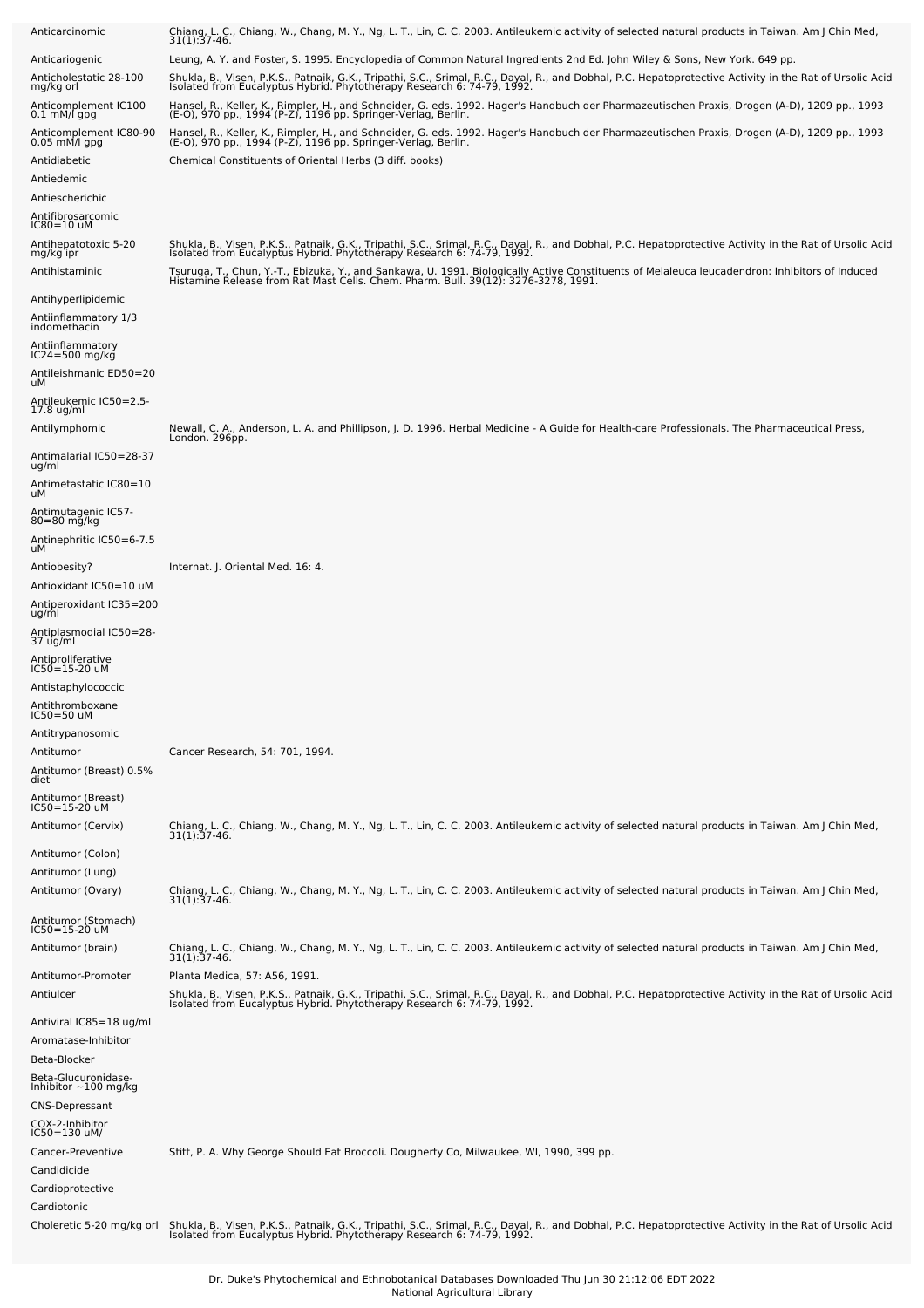| Cyclooxygenase-Inhibitor                | Ringbom, T., Seguar, L., Noreen, Y., Perera, P., Bohlin, L. 1998. Ursolic Acid from Plantago major, a Selective Inhibitor of Cyclooxygenase-2<br>Catalyzed Prostaglandin Biosynthesis. J. Nat. Prod., 61(10): 1212-1215.          |
|-----------------------------------------|-----------------------------------------------------------------------------------------------------------------------------------------------------------------------------------------------------------------------------------|
| Cytotoxic 50 ppm                        |                                                                                                                                                                                                                                   |
| Cytotoxic ED50=3.75<br>ug/ml            |                                                                                                                                                                                                                                   |
| Cytotoxic 7.2 uM                        |                                                                                                                                                                                                                                   |
| <b>Diuretic</b>                         |                                                                                                                                                                                                                                   |
| Elastase-Inhibitor<br>IC50=~15 uM       |                                                                                                                                                                                                                                   |
| Hepatoprotective 1-100<br>ug/ml         |                                                                                                                                                                                                                                   |
| Hepatoprotective 10<br>mg/kg            |                                                                                                                                                                                                                                   |
| Hypoglycemic                            | Ivorra, M.D., Paya, M., and Villar, A. 1989. A Review of Natural Products and Plants as Potential Antidiabetic Drugs. Journal of<br>Ethnopharmacology, 27: 243-275, 1989.                                                         |
| Hypotensive                             |                                                                                                                                                                                                                                   |
| Immunomodulator                         |                                                                                                                                                                                                                                   |
| Leucocytogenic                          |                                                                                                                                                                                                                                   |
| Lipoxygenase-Inhibitor<br>IC50=0.18 mM  |                                                                                                                                                                                                                                   |
| MMP-9-Inhibitor IC80=10<br>uМ           |                                                                                                                                                                                                                                   |
| Ornithine-Decarboxylase-<br>Inhibitor   |                                                                                                                                                                                                                                   |
| Pesticide                               |                                                                                                                                                                                                                                   |
| Piscicide                               |                                                                                                                                                                                                                                   |
| Potassium-Sparing 3<br>mg/rat           | lwu, M.M. 1993. Handbook of African Medicinal Plants. CRC Press, Boca Raton, FL 435 pp.                                                                                                                                           |
| Protease-Inhibitor<br>$IC85 = 18$ ug/ml |                                                                                                                                                                                                                                   |
| Protisticide                            | Chemical Express, 7: 285, 1992.                                                                                                                                                                                                   |
| Quinone-Reductase-<br>Inducer 5 ug/ml   | Lee, S. K., Song, Y., Mata-Greenwood, E., Kelloff, G. J., Steele, V. E., Pezzuto, J. M. 1999. Modulation of in vitro Biomarkers of the Carcinogenic<br>Process by Chemopreventive Agents. Anticancer Res., 19: 35-44.             |
| Sodium-Sparing 3 mg/rat                 | Iwu, M.M. 1993. Handbook of African Medicinal Plants. CRC Press, Boca Raton, FL 435 pp.                                                                                                                                           |
| TOPO-2-Inhibitor<br>Trypanocide         |                                                                                                                                                                                                                                   |
| Vasopressor                             |                                                                                                                                                                                                                                   |
| URSOLIC-ACID                            | $\ast$<br>Seed                                                                                                                                                                                                                    |
|                                         |                                                                                                                                                                                                                                   |
| <b>Activities (89)</b>                  |                                                                                                                                                                                                                                   |
| Analgesic                               |                                                                                                                                                                                                                                   |
| AntiEBV                                 | Newall, C. A., Anderson, L. A. and Phillipson, J. D. 1996. Herbal Medicine - A Guide for Health-care Professionals. The Pharmaceutical Press,<br>London. 296pp.                                                                   |
| AntiHIV EC50=2.0 ug/ml                  | Kashiwada, Y., et. al. 1998. Anti-AIDS Agents. 30. Anti-HIV Activity of Oleanolic Acid, Pomolic Acid, and Structurally Related Triterpenoids. J. Nat.                                                                             |
| AntiHIV IC50=6.5 ug/ml                  | LL00" 0T (a): T0a0-T0a2                                                                                                                                                                                                           |
| AntiHIV IC85=18 ug/ml                   | Kashiwada, Y., et. al. 1998. Anti-AIDS Agents. 30. Anti-HIV Activity of Oleanolic Acid, Pomolic Acid, and Structurally Related Triterpenoids. J. Nat.<br>Prod., 61 (9): 1090-1095.                                                |
| AntiHIV 6.7 uM                          |                                                                                                                                                                                                                                   |
| AntiTGF-beta IC50=6-7.5<br>uМ           |                                                                                                                                                                                                                                   |
| Antialzheimeran                         | Ringbom, T., Seguar, L., Noreen, Y., Perera, P., Bohlin, L. 1998. Ursolic Acid from Plantago major, a Selective Inhibitor of Cyclooxygenase-2<br>Catalyzed Prostaglandin Biosynthesis. J. Nat. Prod., 61(10): 1212-1215.          |
| Antiarrhythmic                          |                                                                                                                                                                                                                                   |
| Antiarthritic                           | Planta Medica, 57: A56, 1991.                                                                                                                                                                                                     |
| Antibacterial<br>Anticancer             |                                                                                                                                                                                                                                   |
|                                         | Ringbom, T., Seguar, L., Noreen, Y., Perera, P., Bohlin, L. 1998. Ursolic Acid from Plantago major, a Selective Inhibitor of Cyclooxygenase-2<br>Catalyzed Prostaglandin Biosynthesis. J. Nat. Prod., 61(10): 1212-1215.          |
| Anticancer (Colon)                      | Ringbom, T., Seguar, L., Noreen, Y., Perera, P., Bohlin, L. 1998. Ursolic Acid from Plantago major, a Selective Inhibitor of Cyclooxygenase-2<br>Catalyzed Prostaglandin Biosynthesis. J. Nat. Prod., 61(10): 1212-1215.          |
| Anticarcinomic                          | Chiang, L. C., Chiang, W., Chang, M. Y., Ng, L. T., Lin, C. C. 2003. Antileukemic activity of selected natural products in Taiwan. Am J Chin Med,<br>$31(1):37-46.$                                                               |
| Anticariogenic                          | Leung, A. Y. and Foster, S. 1995. Encyclopedia of Common Natural Ingredients 2nd Ed. John Wiley & Sons, New York. 649 pp.                                                                                                         |
| Anticholestatic 28-100<br>mg/kg orl     | Shukla, B., Visen, P.K.S., Patnaik, G.K., Tripathi, S.C., Srimal, R.C., Dayal, R., and Dobhal, P.C. Hepatoprotective Activity in the Rat of Ursolic Acid<br>Isolated from Eucalyptus Hybrid. Phytotherapy Research 6: 74-79, 1992 |
| Anticomplement IC100<br>0.1 mM/l gpg    | Hansel, R., Keller, K., Rimpler, H., and Schneider, G. eds. 1992. Hager's Handbuch der Pharmazeutischen Praxis, Drogen (A-D), 1209 pp., 1993<br>(E-O), 970 pp., 1994 (P-Z), 1196 pp. Springer-Verlag, Berlin.                     |
| Anticomplement IC80-90                  | Hansel, R., Keller, K., Rimpler, H., and Schneider, G. eds. 1992. Hager's Handbuch der Pharmazeutischen Praxis, Drogen (A-D), 1209 pp., 1993                                                                                      |
| $0.05$ mM/l gpg<br>Antidiabetic         | (E-O), 970 pp., 1994 (P-Z), 1196 pp. Springer-Verlag, Berlin.<br>Chemical Constituents of Oriental Herbs (3 diff. books)                                                                                                          |
| Antiedemic                              |                                                                                                                                                                                                                                   |
| Antiescherichic<br>Antifibrosarcomic    |                                                                                                                                                                                                                                   |
| IC80=10 uM                              |                                                                                                                                                                                                                                   |
| Antihepatotoxic 5-20<br>mg/kg ipr       | Shukla, B., Visen, P.K.S., Patnaik, G.K., Tripathi, S.C., Srimal, R.C., Dayal, R., and Dobhal, P.C. Hepatoprotective Activity in the Rat of Ursolic Acid<br>Isolated from Eucalyptus Hybrid. Phytotherapy Research 6: 74-79, 1992 |
| Antihistaminic                          | Tsuruga, T., Chun, Y.-T., Ebizuka, Y., and Sankawa, U. 1991. Biologically Active Constituents of Melaleuca leucadendron: Inhibitors of Induced<br>Histamine Release from Rat Mast Cells. Chem. Pharm. Bull. 39(12): 3276-3278, 19 |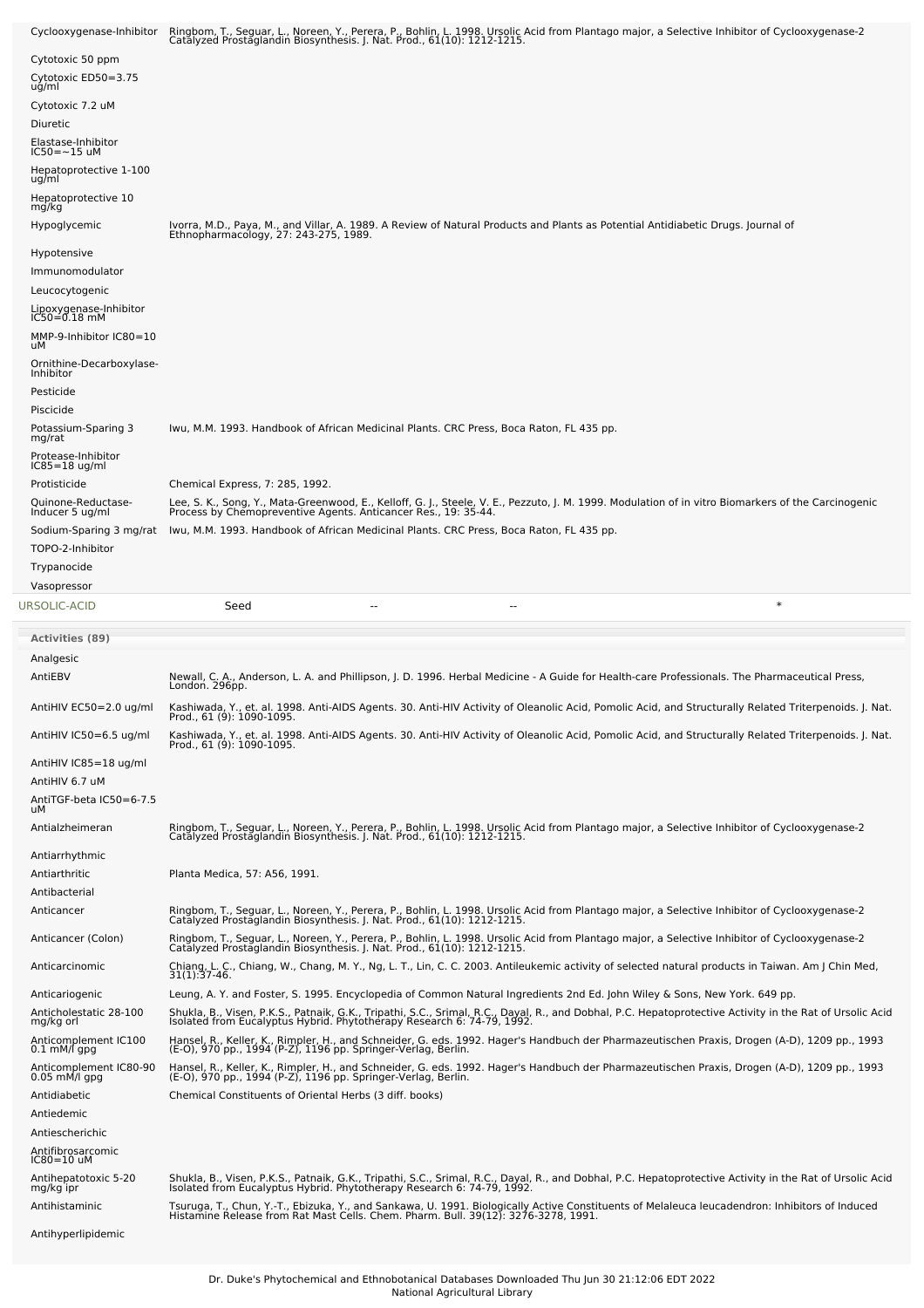| Antiinflammatory 1/3<br>indomethacin<br>Antiinflammatory<br>$IC24 = 500$ mg/kg<br>Antileishmanic ED50=20<br>uМ<br>Antileukemic IC50=2.5-<br>17.8 ug/ml<br>Antilymphomic                | Newall, C. A., Anderson, L. A. and Phillipson, J. D. 1996. Herbal Medicine - A Guide for Health-care Professionals. The Pharmaceutical Press,                                                                                                                                                                                                                                      |
|----------------------------------------------------------------------------------------------------------------------------------------------------------------------------------------|------------------------------------------------------------------------------------------------------------------------------------------------------------------------------------------------------------------------------------------------------------------------------------------------------------------------------------------------------------------------------------|
| Antimalarial IC50=28-37<br>ug/ml<br>Antimetastatic IC80=10<br>uМ<br>Antimutagenic IC57-<br>$80 = 80$ mg/kg                                                                             | London. 296pp.                                                                                                                                                                                                                                                                                                                                                                     |
| Antinephritic IC50=6-7.5<br>uМ<br>Antiobesity?<br>Antioxidant IC50=10 uM<br>Antiperoxidant IC35=200<br>ug/ml<br>Antiplasmodial IC50=28-                                                | Internat. J. Oriental Med. 16: 4.                                                                                                                                                                                                                                                                                                                                                  |
| 37 ug/ml<br>Antiproliferative<br>IC50=15-20 uM<br>Antistaphylococcic<br>Antithromboxane<br>$IC50 = 50$ uM<br>Antitrypanosomic<br>Antitumor                                             | Cancer Research, 54: 701, 1994.                                                                                                                                                                                                                                                                                                                                                    |
| Antitumor (Breast) 0.5%<br>diet<br>Antitumor (Breast)<br>$IC50 = 15 - 20$ uM                                                                                                           |                                                                                                                                                                                                                                                                                                                                                                                    |
| Antitumor (Cervix)<br>Antitumor (Colon)<br>Antitumor (Lung)                                                                                                                            | Chiang, L. C., Chiang, W., Chang, M. Y., Ng, L. T., Lin, C. C. 2003. Antileukemic activity of selected natural products in Taiwan. Am J Chin Med,<br>$31(1):37-46.$                                                                                                                                                                                                                |
| Antitumor (Ovary)<br>Antitumor (Stomach)<br>IC50=15-20 uM                                                                                                                              | Chiang, L. C., Chiang, W., Chang, M. Y., Ng, L. T., Lin, C. C. 2003. Antileukemic activity of selected natural products in Taiwan. Am J Chin Med,<br>31(1):37-46.                                                                                                                                                                                                                  |
| Antitumor (brain)<br>Antitumor-Promoter                                                                                                                                                | Chiang, L. C., Chiang, W., Chang, M. Y., Ng, L. T., Lin, C. C. 2003. Antileukemic activity of selected natural products in Taiwan. Am J Chin Med,<br>31(1):37-46.<br>Planta Medica, 57: A56, 1991.                                                                                                                                                                                 |
| Antiulcer<br>Antiviral IC85=18 ug/ml<br>Aromatase-Inhibitor<br>Beta-Blocker<br>Beta-Glucuronidase-<br>Inhibitor ~100 mg/kg<br><b>CNS-Depressant</b><br>COX-2-Inhibitor<br>IC50=130 uM/ | Shukla, B., Visen, P.K.S., Patnaik, G.K., Tripathi, S.C., Srimal, R.C., Dayal, R., and Dobhal, P.C. Hepatoprotective Activity in the Rat of Ursolic Acid<br>Isolated from Eucalyptus Hybrid. Phytotherapy Research 6: 74-79, 1992.                                                                                                                                                 |
| Cancer-Preventive<br>Candidicide<br>Cardioprotective<br>Cardiotonic                                                                                                                    | Stitt, P. A. Why George Should Eat Broccoli. Dougherty Co, Milwaukee, WI, 1990, 399 pp.                                                                                                                                                                                                                                                                                            |
| Choleretic 5-20 mg/kg orl<br>Cyclooxygenase-Inhibitor                                                                                                                                  | Shukla, B., Visen, P.K.S., Patnaik, G.K., Tripathi, S.C., Srimal, R.C., Dayal, R., and Dobhal, P.C. Hepatoprotective Activity in the Rat of Ursolic Acid<br>Isolated from Eucalyptus Hybrid. Phytotherapy Research 6: 74-79, 1992<br>Ringbom, T., Seguar, L., Noreen, Y., Perera, P., Bohlin, L. 1998. Ursolic Acid from Plantago major, a Selective Inhibitor of Cyclooxygenase-2 |
| Cytotoxic 50 ppm<br>Cytotoxic ED50=3.75                                                                                                                                                | Catalyzed Prostaglandin Biosynthesis. J. Nat. Prod., 61(10): 1212-1215.                                                                                                                                                                                                                                                                                                            |
| ug/ml<br>Cytotoxic 7.2 uM<br>Diuretic<br>Elastase-Inhibitor<br>$IC50 = -15$ uM<br>Hepatoprotective 1-100<br>ug/ml                                                                      |                                                                                                                                                                                                                                                                                                                                                                                    |
| Hepatoprotective 10<br>mg/kg<br>Hypoglycemic<br>Hypotensive                                                                                                                            | Ivorra, M.D., Paya, M., and Villar, A. 1989. A Review of Natural Products and Plants as Potential Antidiabetic Drugs. Journal of<br>Ethnopharmacology, 27: 243-275, 1989.                                                                                                                                                                                                          |
| Immunomodulator<br>Leucocytogenic<br>Lipoxygenase-Inhibitor<br>IC50=0.18 mM                                                                                                            |                                                                                                                                                                                                                                                                                                                                                                                    |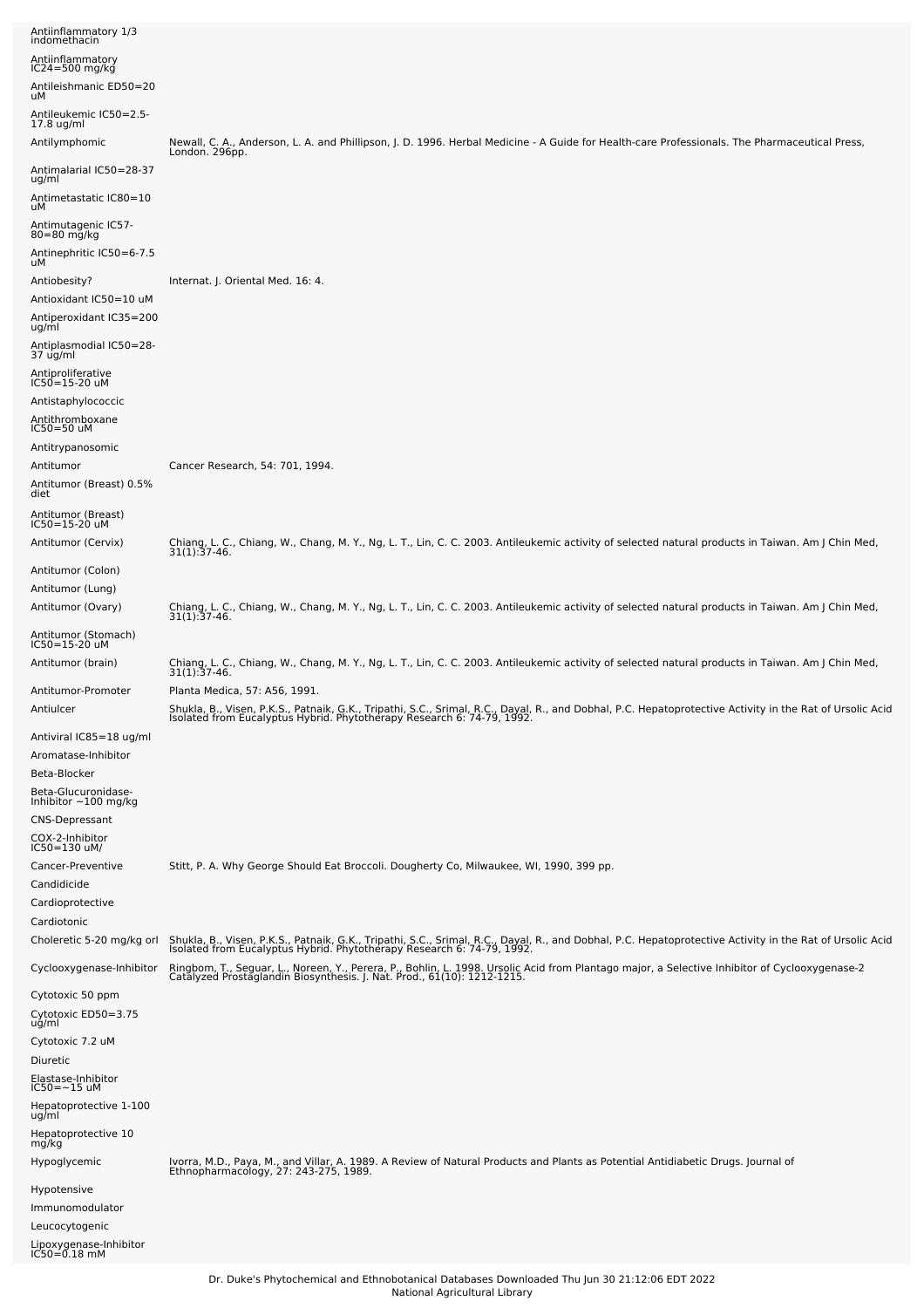| MMP-9-Inhibitor IC80=10<br>uМ             |                                                                                         |        |                                                                                                                                                                                                                       |         |        |
|-------------------------------------------|-----------------------------------------------------------------------------------------|--------|-----------------------------------------------------------------------------------------------------------------------------------------------------------------------------------------------------------------------|---------|--------|
| Ornithine-Decarboxylase-<br>Inhibitor     |                                                                                         |        |                                                                                                                                                                                                                       |         |        |
| Pesticide                                 |                                                                                         |        |                                                                                                                                                                                                                       |         |        |
| Piscicide                                 |                                                                                         |        |                                                                                                                                                                                                                       |         |        |
| Potassium-Sparing 3<br>mg/rat             |                                                                                         |        | Iwu, M.M. 1993. Handbook of African Medicinal Plants. CRC Press, Boca Raton, FL 435 pp.                                                                                                                               |         |        |
| Protease-Inhibitor<br>$IC85 = 18$ ug/ml   |                                                                                         |        |                                                                                                                                                                                                                       |         |        |
| Protisticide                              | Chemical Express, 7: 285, 1992.                                                         |        |                                                                                                                                                                                                                       |         |        |
| Quinone-Reductase-<br>Inducer 5 ug/ml     |                                                                                         |        | Lee, S. K., Song, Y., Mata-Greenwood, E., Kelloff, G. J., Steele, V. E., Pezzuto, J. M. 1999. Modulation of in vitro Biomarkers of the Carcinogenic<br>Process by Chemopreventive Agents. Anticancer Res., 19: 35-44. |         |        |
| Sodium-Sparing 3 mg/rat                   | Iwu, M.M. 1993. Handbook of African Medicinal Plants. CRC Press, Boca Raton, FL 435 pp. |        |                                                                                                                                                                                                                       |         |        |
| TOPO-2-Inhibitor                          |                                                                                         |        |                                                                                                                                                                                                                       |         |        |
| Trypanocide                               |                                                                                         |        |                                                                                                                                                                                                                       |         |        |
| Vasopressor                               |                                                                                         |        |                                                                                                                                                                                                                       |         |        |
| <b>ZINC</b>                               | Fruit                                                                                   | $\sim$ | 12.0                                                                                                                                                                                                                  | $-0.55$ | $\ast$ |
| Activities (77)                           |                                                                                         |        |                                                                                                                                                                                                                       |         |        |
| <b>ACE-Inhibitor</b>                      |                                                                                         |        |                                                                                                                                                                                                                       |         |        |
| Analgesic                                 |                                                                                         |        |                                                                                                                                                                                                                       |         |        |
| AntiBPH 25-60 mg/day                      |                                                                                         |        |                                                                                                                                                                                                                       |         |        |
| AntiCrohn's                               |                                                                                         |        | Davies, S., and Stewart, A. 1990. Nutritional Medicine. Avon Books, New York. 509pp.                                                                                                                                  |         |        |
| AntiHIV                                   |                                                                                         |        |                                                                                                                                                                                                                       |         |        |
| Antiacne 135 mg/day                       |                                                                                         |        |                                                                                                                                                                                                                       |         |        |
| Antiacrodermatitic 8-34<br>mg/day/orl/chd | Martindale's 29th                                                                       |        |                                                                                                                                                                                                                       |         |        |
| Antialcoholic                             |                                                                                         |        |                                                                                                                                                                                                                       |         |        |
| Antialopecic                              |                                                                                         |        | Davies, S., and Stewart, A. 1990. Nutritional Medicine. Avon Books, New York. 509pp.                                                                                                                                  |         |        |
| Antialzheimeran 50 mg/day                 |                                                                                         |        | Werbach, M. 1993. Healing with Food. Harper Collins, New York, 443 pp.                                                                                                                                                |         |        |
|                                           |                                                                                         |        |                                                                                                                                                                                                                       |         |        |

| Antiangiogenic                        |                                                                                                                                                                                                        |
|---------------------------------------|--------------------------------------------------------------------------------------------------------------------------------------------------------------------------------------------------------|
| Antianorexic                          | Martindale's 29th                                                                                                                                                                                      |
| Antiarthritic 50<br>mg/3x/day/orl/man |                                                                                                                                                                                                        |
| Anticanker 100 mg/day                 | Werbach, M. 1993. Healing with Food. Harper Collins, New York, 443 pp.                                                                                                                                 |
| Anticataract 30 mg/day                | Werbach, M. 1993. Healing with Food. Harper Collins, New York, 443 pp.                                                                                                                                 |
| Anticoeliac                           | Martindale's 28th                                                                                                                                                                                      |
| Anticold 50 mg                        | Davies, S., and Stewart, A. 1990. Nutritional Medicine. Avon Books, New York. 509pp.                                                                                                                   |
| Anticolitic                           | Davies, S., and Stewart, A. 1990. Nutritional Medicine. Avon Books, New York. 509pp.                                                                                                                   |
| Anticoronary 30 mg/day                | Challem, J., Berkson, Burt, and Smith, Melissa Dianne. 2000. Syndrome X - The complete nutritional program to prevent and reservse<br>insulin resistance. John Wiley & Sons, New York. 272 pp. \$24.95 |
| Antidandruff                          | Davies, S., and Stewart, A. 1990. Nutritional Medicine. Avon Books, New York. 509pp.                                                                                                                   |
| Antidementia                          |                                                                                                                                                                                                        |
| Antidiabetic 30 mg/day                | Challem, J., Berkson, Burt, and Smith, Melissa Dianne. 2000. Syndrome X - The complete nutritional program to prevent and reservse<br>insulin resistance. John Wiley & Sons, New York. 272 pp. \$24.95 |
| Antidote (Cadmium)                    | Let's Live, May 1989.                                                                                                                                                                                  |
| Antidysgeuzic                         |                                                                                                                                                                                                        |
| Antieczemic 150 mg/day                | Werbach, M. 1993. Healing with Food. Harper Collins, New York, 443 pp.                                                                                                                                 |
| Antiencephalopathic                   | Martindale's 29th                                                                                                                                                                                      |
| Antiepileptic 100 mg/day              | Werbach, M. 1993. Healing with Food. Harper Collins, New York, 443 pp.                                                                                                                                 |
| Antifibrotic 30 mg                    |                                                                                                                                                                                                        |
| Antifuruncular 45<br>mg/3x/day/man    | Martindale's 28th                                                                                                                                                                                      |
| Antihangover 15 mg                    |                                                                                                                                                                                                        |
| Antiherpetic? 25-60 mg/day            |                                                                                                                                                                                                        |
| Antiimpotence                         | Martindale's 29th                                                                                                                                                                                      |
| Antiinfective 50 mg/day               | Werbach, M. 1993. Healing with Food. Harper Collins, New York, 443 pp.                                                                                                                                 |
| Antiinfertility 60 mg/day             | Werbach, M. 1993. Healing with Food. Harper Collins, New York, 443 pp.                                                                                                                                 |
| Antiinsomniac                         | Davies, S., and Stewart, A. 1990. Nutritional Medicine. Avon Books, New York. 509pp.                                                                                                                   |
| Antilepric                            | Martindale's 29th                                                                                                                                                                                      |
| Antileukonychic                       |                                                                                                                                                                                                        |
| Antilymphomic                         |                                                                                                                                                                                                        |
| Antimaculitic                         |                                                                                                                                                                                                        |
| Antimetastatic                        |                                                                                                                                                                                                        |
| Antineuropathic                       |                                                                                                                                                                                                        |
| Antinyctalopic                        |                                                                                                                                                                                                        |
| Antiobesity 30 mg/day                 | Challem, J., Berkson, Burt, and Smith, Melissa Dianne. 2000. Syndrome X - The complete nutritional program to prevent and reservse<br>insulin resistance. John Wiley & Sons, New York. 272 pp. \$24.95 |

Antiosteoporotic